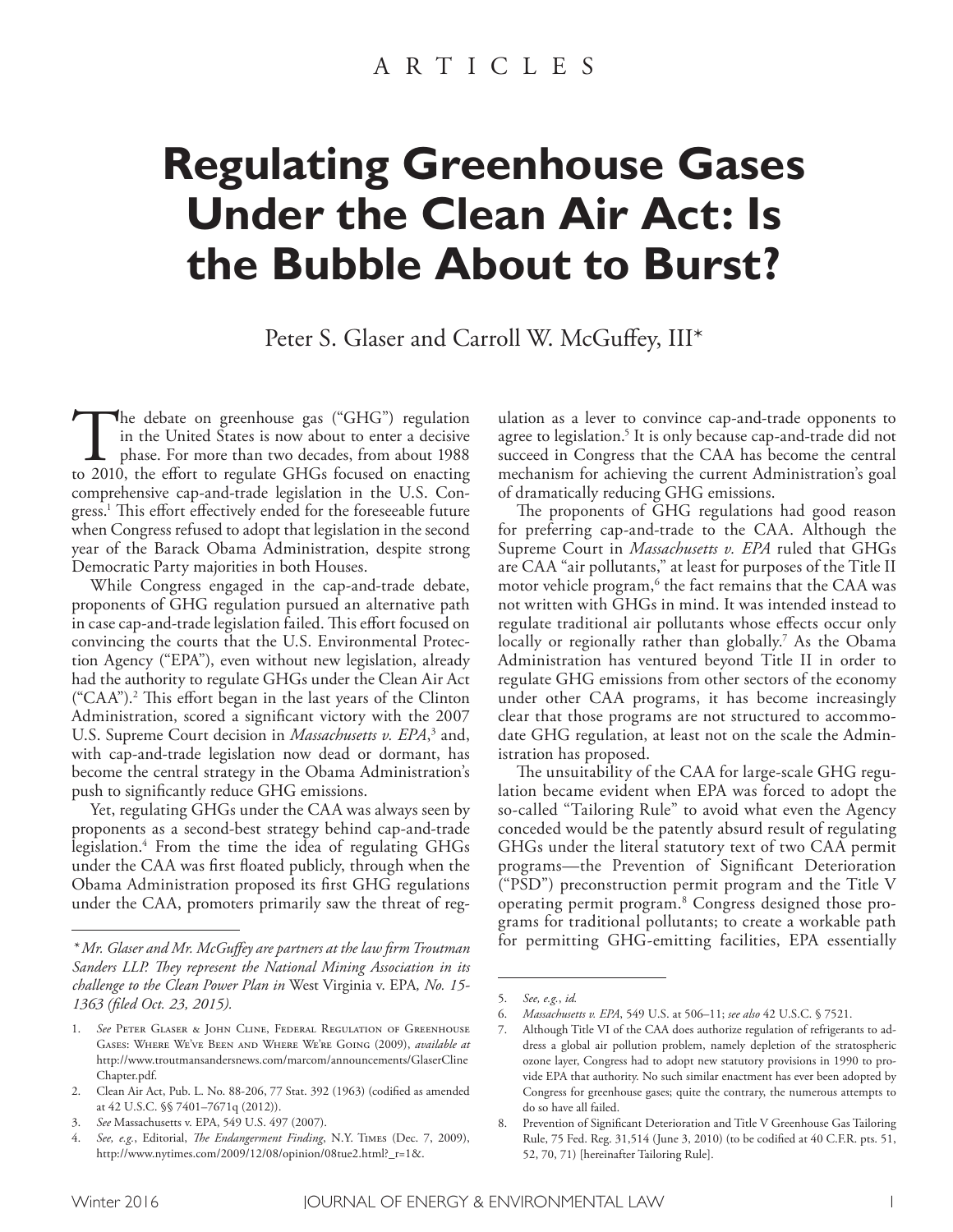had to rewrite the plain language of the statute. 9 When the case reached the Supreme Court in *Utility Air Regulatory Group v. EPA* ("*UARG*"),<sup>10</sup> the 5-4 majority that had supported regulating GHGs under the CAA in *Massachusetts v. EPA* switched to a 5-4 majority that sternly admonished EPA for overreaching.<sup>11</sup>

Now EPA has adopted its Clean Power Plan that uses a previously little-known CAA provision to dramatically restructure the electric power sector by forcing electric utilities to shutter coal-fred generating units and to build new loweror zero-emitting generating facilities on an unprecedented scale. 12 To accomplish this result, EPA has reinterpreted section  $111(d)$  of the Act<sup>13</sup> in a way that could scarcely have been imagined by the Congress that enacted it. The Agency has done so because applying section 111(d) according to its literal terms and consistently with the Agency's past practice would not produce nearly the amount of emission reductions that the Administration wishes to achieve. However, based on *UARG*, the courts are likely to take a dim view of EPA's attempt to reimagine section 111(d) as authority to transform whole industries. The rule is now before the U.S. Court of Appeals for the District of Columbia Circuit in *West Virginia v. EPA*. 14

The effort to use the CAA to significantly reduce GHG emissions therefore stands on a precipice. EPA's fanciful reinterpretation of section 111(d) represents the Agency's best hope for using the CAA to drive steep GHG reductions from the power sector and, as a precedent, from other types of industrial and manufacturing facilities as well. Because the Clean Power Plan is also the central element of the Obama Administration's international GHG strategy—under which the Administration has declared its intent to reduce GHG emissions by twenty-six to twenty-eight percent below 2005 levels by 2025<sup>15</sup>—that strategy also depends on the Clean Power Plan surviving judicial review.

If, however, the courts overturn the Clean Power Plan and reject EPA's effort to the convert section 111(d) into something it is not, the CAA will prove to be a vehicle under which only relatively modest GHG emission reductions can be achieved. Future presidential administrations, assuming they have the same GHG goals as the current Administration, will need to seek other ways of achieving their goals

- 11. *Compare id.* at 2434, *with Massachusetts v. EPA*, 549 U.S. at 504.
- 12. Carbon Pollution Emission Guidelines for Existing Stationary Sources: Electric Utility Generating Units, 80 Fed. Reg. 64,661 (Oct. 23, 2015) [hereinafter Clean Power Plan] (to be codifed at 40 C.F.R. pt. 60).
- 13. 42 U.S.C. § 7411(d) (2012).
- 14. Petition for Review, West Virginia v. EPA, No. 15-1363 (D.C. Cir. Oct. 23, 2015).
- 15. See United States, U.S. Cover Note INDC & Accompanying Info, UNITED Nations Framework Convention Climate Change 1 (Mar. 31, 2015), http://www4.unfccc.int/submissions/INDC/Published%20Documents/United%20States%20of%20America/1/U.S.%20Cover%20Note%20INDC%20 and%20Accompanying%20Information.pdf.

and implementing the international commitments that the Obama Administration has made. Those who favor sharp GHG cuts will have to return to Congress.

## **I. Historical Context: Cap-and-Trade Failure Yields to CAA Regulation**

As has been recounted elsewhere,<sup>16</sup> the national GHG debate efectively began with hearings held in 1988 before then-Senator Al Gore's U.S. Senate Committee on Energy and Natural Resources, with U.S. National Aeronautics and Space Administration ("NASA") scientist James Hansen testifying to a potentially runaway greenhouse effect.<sup>17</sup> In every Congress since then, lawmakers have considered, but ultimately failed to adopt, comprehensive legislation addressing GHGs, most of which centered on a cap-and-trade program. 18

Cap-and-trade bills varied over the years. Some were economy-wide. 19 Some were limited to the electric utility industry.<sup>20</sup> The targets and timetables varied from bill to bill, with some providing for steeper reductions than others. 21 All had one thing in common, however: over time, they would have put the United States on the road to signifcantly reducing GHG emissions by capping emissions and allowing large emitters to trade emission allowances. 22

Any reasonable prospect of adopting a GHG cap-and-trade program ended for the foreseeable future with Congress' failure to enact cap-and-trade legislation in the frst two years of the Obama Administration, when the Democratic Party had decisive control over the U.S. House of Representatives and a filibuster-proof sixty-vote majority in the Senate. The Waxman-Markey cap-and-trade bill was only narrowly adopted by the House<sup>23</sup>; efforts to craft a Senate version that could attract the necessary votes for passage collapsed. $^{\scriptscriptstyle 24}$ 

- 18. Ilan W. Gutherz, *Cap and Trade Meets the Interstate Commerce Clause: Are Greenhouse Gas Regulations Constitutional After* Lopez *and* Morrison*?*, 29 Pace Envtl. L. Rev. 289, 291 (2011).
- 19. Bruce W. McClain & Heidi H. Meier, *Te US Cap and Trade Initiative: Current Status and Potential Impact on Business*, 28 Am. J. Bus. 1, 7–9 (2013), *available at* http://www.emeraldinsight.com/doi/abs/10.1108/19355181311314743.

- 21. *Id*.
- 22. Glaser & Cline, *supra* note 1; Eleanor Revelle, League of Women Voters Climate Change Task Force, Cap-and-Trade Versus Carbon Tax: Two Approaches to Curbing Greenhouse Gas Emissions 7–8 (2009), *available at* http://lwv.org/content/cap-and-trade-versus-carbon-tax-two-approachescurbing-greenhouse-gas-emissions.
- 23. American Clean Energy and Security Act of 2009, H.R. 2454, 111th Cong. (2009). The final vote was 219-212, with eight Republicans voting for the bill and 44 Democrats voting against. *House Vote 477—H.R. 2454: On Passage*, N.Y. Times, http://politics.nytimes.com/congress/votes/111/house/1/477 (last visited Sept. 7, 2015).
- 24. Peter Glaser, *Is Cap-and-Trade Kaput?*, PUB. UTIL. FORT., July 2010, at 1-2, 11, *available at* http://www.troutmansanders.com/fles/Uploads/Documents/ TS%20Glaser%20-%20July10\_SPARK.pdf; Gail Russell Chaddock & Tarini Parti, *Harry Reid: Senate Will Abandon Cap-and-Trade Energy Reform*,

<sup>9.</sup> Johnathan Alder, *Supreme Court Rejects EPA's Rewrite of the Clean Air Act, But Greenhouse Gas Regulation Will Go Forward*, Volokh Conspiracy (June 23, 2014), http://www.washingtonpost.com/news/volokh-conspiracy/wp/2014/ 06/23/scotus-rejects-epas-rewrite-of-the-clean-air-act-but-ghg-regulationwill-go-forward.

<sup>10.</sup> Util. Air Regulatory Grp. v. EPA, 134 S. Ct. 2427 (2014).

<sup>16.</sup> *See, e.g.*, Glaser & Cline, *supra* note 1; Daniel Sarewitz & Roger Pielke, Jr., *Breaking the Global Warming Gridlock (Part One)*, Atlantic Online (July 2000), http://www.theatlantic.com/past/issues/2000/07/sarewitz.htm.

<sup>17.</sup> *Greenhouse Efect and Global Climate Change: Hearing Before the S. Comm. on Energy & Natural Res.*, 100th Cong. 39 (1988) (statement of Dr. James Hansen, Director, NASA Goddard Inst. for Space Studies).

<sup>20.</sup> *Id*.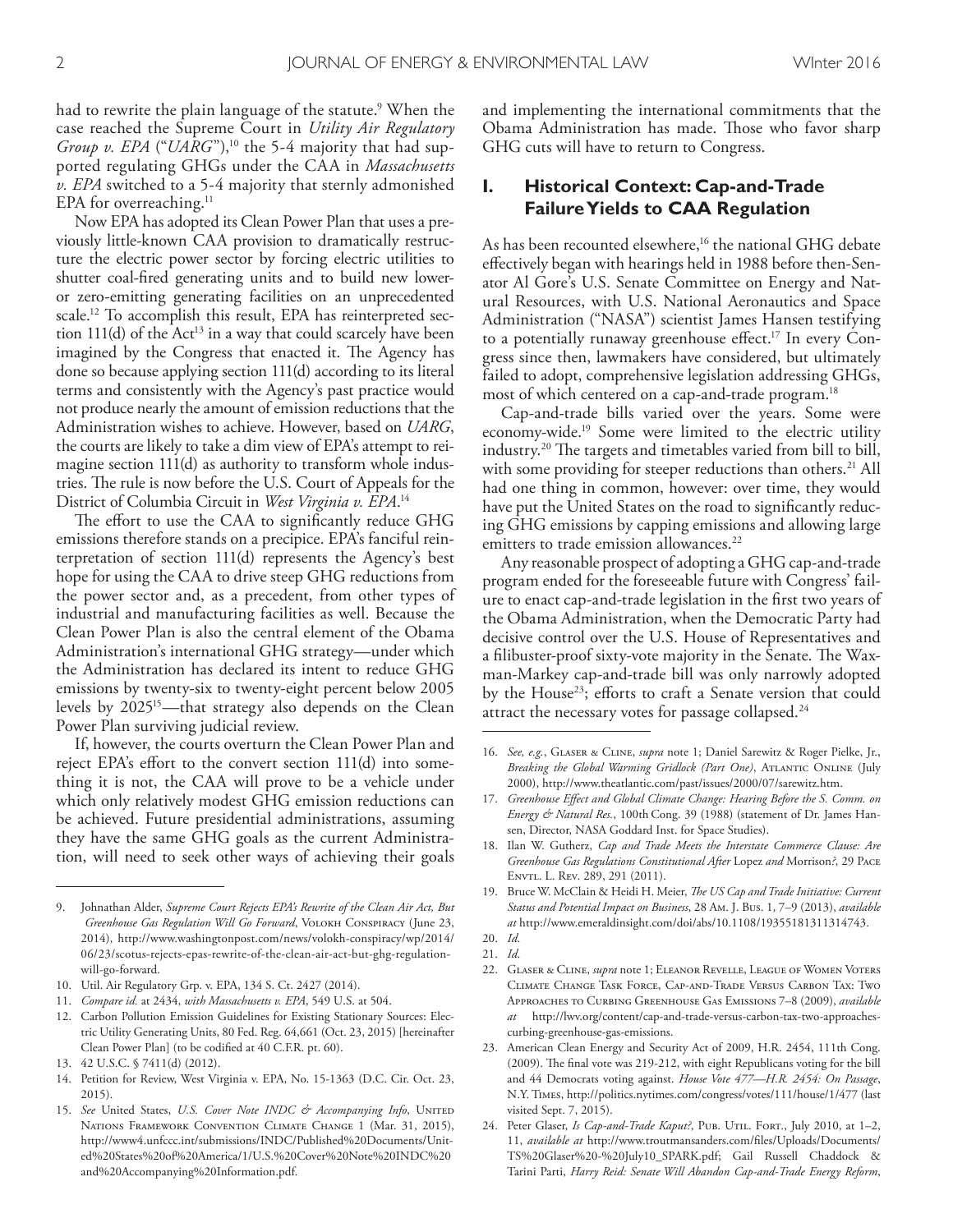During the late 1990s, opponents of GHG regulation became concerned that the Clinton Administration would try to implement the Kyoto Protocol to the United Nations Framework Convention on Climate Change—a treaty President Clinton ultimately signed but never submitted to the Senate for ratification—"through the back door," using alternative measures that did not require congressional action. 25 In this context, on March 11, 1998, during hearings on EPA's Fiscal Year 1999 appropriations, Representative Tom DeLay asked EPA Administrator Carol Browner whether she believed that EPA had authority, even without ratifcation of the Protocol by the Senate, to regulate GHG emissions. 26 Browner replied that the CAA provides such authority<sup>27</sup> and followed up with an April 10, 1998 legal opinion authored by EPA General Counsel Jonathan Z. Cannon asserting that GHGs are "air pollutants" EPA could regulate under the CAA if the Agency found that the gases endanger the public health or welfare. 28

The Clinton Administration, however, did not attempt to exercise this asserted regulatory power. In an October 20, 1999 petition, a group called the International Center for Technology Assessment ("ICTA") requested that EPA regulate GHG emissions from motor vehicles under section 202(a) of the CAA.<sup>29</sup> The Clinton Administration ignored the ICTA petition and the Bush Administration initially did so as well, but when several state attorneys general sought to force EPA to act on the petition through a mandamus action in federal district court, EPA issued an order denying the petition. 30 Reversing its previous position, EPA asserted that it did not have the authority to regulate GHGs under the CAA and further asserted that, even if it did have that authority, it would decline to exercise it on both policy and scientifc grounds. 31

The Agency's denial of the ICTA petition ultimately led to the 2007 Supreme Court decision in *Massachusetts v. EPA*, in which the Court held that EPA wrongfully denied the petition because the Agency did in fact have authority to regulate GHG emissions under section 202(a) and must do so if it fnds that motor vehicle GHG emissions endanger the public health or welfare. 32 Although the decision did not lead to regulation during the remainder of the Bush Administration, it paved the way for regulating GHGs under the CAA by a more sympathetic administration.

Proponents of GHG regulation, however, were always of the view that cap-and-trade legislation was a better vehicle for signifcantly reducing GHG emissions than the CAA. Summarizing the Obama Administration's position in an editorial supporting EPA's December 7, 2009 determination that motor vehicle GHG emissions cause or contribute to air pollution endangering the public health or welfare which has become known as the "endangerment fnding" the *New York Times* stated that "Mr. Obama and the [EPA] administrator, Lisa Jackson, have said repeatedly that they would much prefer a comprehensive legislative approach."<sup>33</sup> On the other hand, the *New York Times* also noted "the move empowers the [A]gency to regulate these emissions and gives President Obama an important tool if Congress fails to pass legislation to reduce global warming emissions."34 As the paper stated, "The threat of regulation gives Congress extra incentive to act; regulation would provide a strong backstop if it does not."35

The threat of CAA regulation, however, did not have the hoped-for effect in Congress. Even with its strong majorities in both Houses, the Administration could not get capand-trade enacted. With the Republican Party then taking control of frst the House and later the Senate, cap-and-trade legislation died for the foreseeable future. For better or worse, the second-choice strategy of regulating GHGs under the CAA became the only vehicle proponents have for driving large-scale, economy-wide GHG emission reductions.

## **II.** *Massachusetts v. EPA* **and EPA's First GHG Regulations**

#### *A.* Massachusetts v. EPA

In retrospect, the limitations on regulating GHGs under the CAA were apparent in the *Massachusetts v. EPA* decision. Briefng before the Supreme Court on the issue of EPA's authority to regulate GHGs under the CAA focused on a pure question of statutory construction: are GHGs "air pollutants" under the CAA? The petitioners argued for a literal reading of the statute.<sup>36</sup> They cited section 202(a), which authorizes EPA to regulate "air pollutants" emitted by motor vehicles if it makes an endangerment fnding. 37 Pointing to the section 302(g) defnition of "air pollutant" as "any physical, chemical, biological, [or] radioactive . . . substance or

Christian Sci. Monitor (July 22, 2010), http://www.csmonitor.com/ USA/Politics/2010/0722/Harry-Reid-Senate-will-abandon-cap-and-tradeenergy-reform.

<sup>25.</sup> See, e.g., Will the Administration Implement the Kyoto Protocol Through the Back*door? Disclosures Act: Hearing Before the Subcomm. on Nat'l Economic Growth, Natural Res., & Regulatory Afairs of the H. Comm. on Gov't Reform & Oversight*, 105th Cong. (1998).

<sup>26.</sup> *See* Memorandum of EPA Gen. Counsel Jonathan Z. Cannon to EPA Adm'r Carol M. Browner (Apr. 10, 1998), *available at* http://www.google.com/url? sa=t&rct=j&q=&esrc=s&frm=1&source=web&cd=2&ved=0CCIQFjAB&ur l=http%3A%2F%2Fwww.law.umaryland.edu%2Ffaculty%2Fbpercival%2Fc asebook%2Fdocuments%2Fepaco2memo1.pdf&ei=ECYsVbPeAofZsAXRzY HIAw&usg=AFQjCNHbSzC2yOOBQOPiKY8ouFSRYqXx9Q&bvm=bv.90 491159,d.b2w.

<sup>27.</sup> *Id.*

<sup>28.</sup> *Id.*

<sup>29.</sup> Control of Emissions From New Highway Vehicles and Engines, 68 Fed. Reg. 52,922 (Sept. 8, 2003).

<sup>30.</sup> *Id.*

<sup>31.</sup> *Id.*

<sup>32.</sup> Massachusetts v. EPA, 549 U.S. 497, 528-32 (2007). The Court also left room for the EPA to refuse to regulate GHGs under the CAA for reasons that "conform to the authorizing statute." *Id*. at 533.

<sup>33.</sup> Editorial, *supra* note 4.

<sup>34.</sup> *Id.*

<sup>35.</sup> *Id.*

<sup>36.</sup> *See* Brief for the Petitioners at 11–20, Massachusetts v. EPA, 549 U.S. 497 (2007) (No. 05-1120), *available at* http://fndlawimages.com/efle/supreme/ briefs/05-1120/05-1120.mer.pet.pdf.

<sup>37.</sup> *Id.* at 2 (citing 42 U.S.C. § 7521(a)(1)).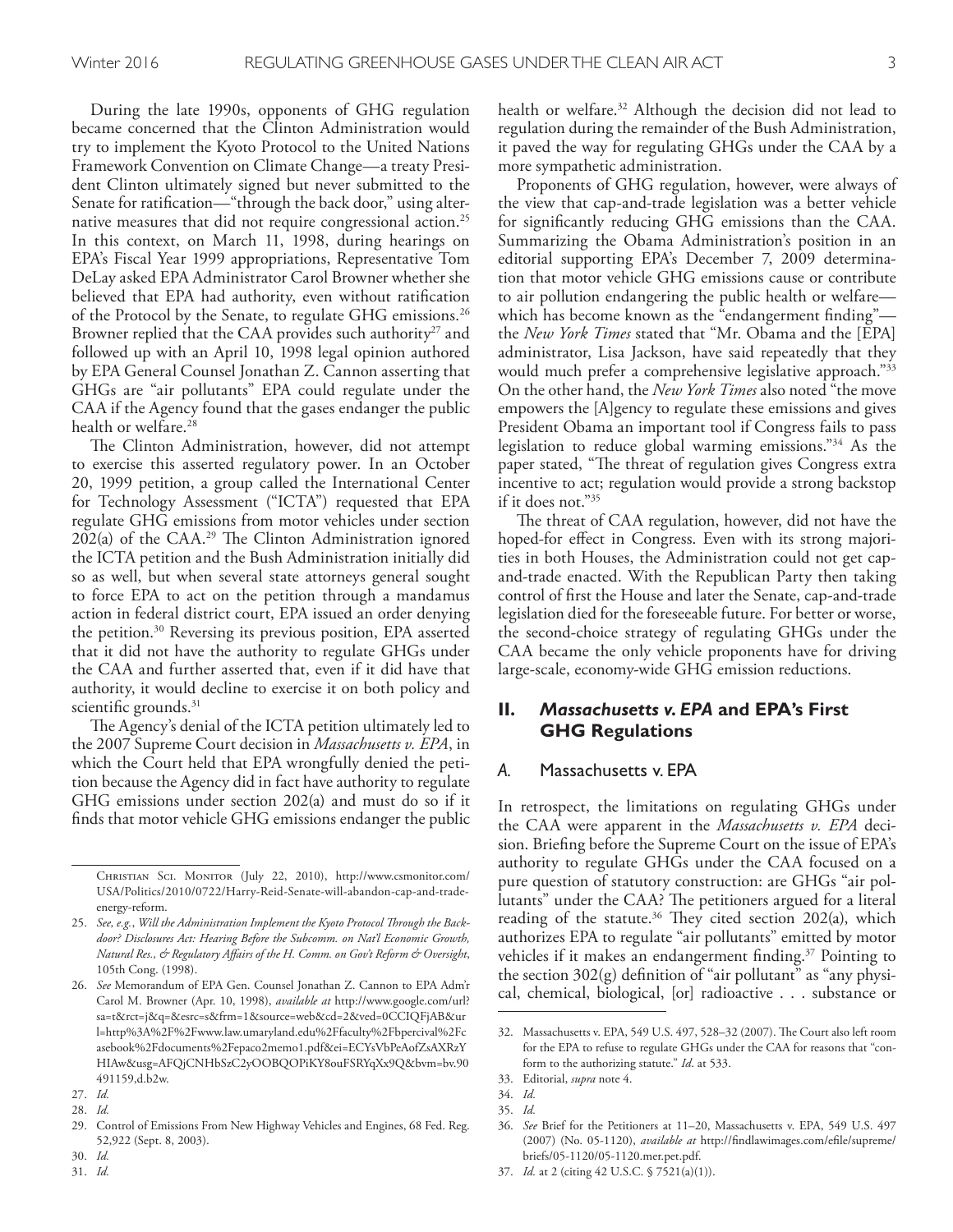matter which is emitted into or otherwise enters the ambient air,"38 the petitioners argued that GHGs undeniably ft that description. $^\textrm{39}$  They further pointed to section 302(h), $^\textrm{40}$ which provides that references in the statute to "welfare" include impacts on "climate." 41

In defending its decision not to regulate GHGs under the CAA, EPA argued for a more nuanced approach to statutory interpretation based largely on the Court's decision in *FDA v. Brown & Williamson Tobacco Corp*. 42 In *Brown & Williamson*, the Court ruled that the U.S. Food and Drug Administration ("FDA") did not have jurisdiction over cigarettes even though nicotine fts the literal defnition of a "drug" under the Food, Drug, and Cosmetic Act ("FDCA") and even though cigarettes ft the FDCA's defnition of a "drug delivery device." 43 Based on the long history of congressional consideration and rejection of legislation authorizing the FDA to regulate tobacco products and Congress' underlying intent in the FDCA, the Court held that, despite the literal language of the statute, Congress did not intend to empower the FDA to regulate cigarettes. 44 EPA made similar arguments in *Massachusetts v. EPA*, and further contended that the structure of the CAA was not designed to regulate globally-circulating GHGs. 45 Focusing specifcally, but not exclusively, on the impracticality of regulating GHGs under the CAA's National Ambient Air Quality Standards ("NAAQS") program, EPA argued that "key provisions of the CAA cannot coherently be applied to greenhouse gas emissions." 46

The Supreme Court sided with Petitioners. Highlighting the "sweeping," "unambiguous" and "capacious" section  $302(g)$  definition of "air pollutant," the Court ruled that GHGs come within that defnition. 47 Importantly, however, the Court did not address what its decision might mean for GHG regulation under other CAA provisions that, as EPA pointed out, were structurally unsuited for regulating GHGs. Instead, the Court carefully limited its decision to "hold[ing] that EPA has the statutory authority to regulate the emission of [GHGs] *from new motor vehicles*."<sup>48</sup> Thus, having made a tactical decision to test whether GHGs can be regulated under the CAA through a petition to regulate motor vehicle emissions, proponents did not obtain the kind of sweeping endorsement of using the CAA to regulate GHGs throughout the economy that they might have hoped for. Instead, the proponents were left with a decision that was facially limited to the CAA motor vehicle program and that could poten-

- 40. 42 U.S.C. § 7602(h).
- 41. Brief for the Petitioners, *supra* note 36, at 15.
- 42. FDA v. Brown & Williamson Tobacco Corp., 529 U.S. 120 (2000).
- 43. *Id.* at 131; *see* Food, Drug, and Cosmetic Act, Pub. L. No. 105-115, 111 Stat. 2320 (1998).
- 44. *Brown & Williamson*, 529 U.S. at 1300–16.
- 45. *See* Brief for the Federal Respondent at 20–23, Massachusetts v. EPA, 549 U.S. 497 (2007) (No. 05-1120), *available at* http://fndlawimages.com/efle/ supreme/briefs/05-1120/05-1120.mer.resp.fed.pdf.
- 46. *Id.* at 23.
- 47. *Massachusetts v. EPA*, 549 U.S. at 528–30.
- 48. *Id.* at 532 (emphasis added).

tially be distinguished in future decisions as to EPA GHG regulation under other CAA programs.

The Court also indicated that it might, in fact, view GHG regulation under other CAA programs in a diferent light depending on the circumstances. 49 In distinguishing *Brown & Williamson*, the Court noted that the FDA's assertion of authority under the FDCA to regulate tobacco products amounted to an assertion of authority to ban those products, since, according to the Court, the FDA would have no other choice given that tobacco is inherently unsafe. 50 Under the CAA, in contrast, the Court found that EPA "would only *regulate* emissions, and even then, it would have to delay any action 'to permit the development and application of the requisite technology, giving appropriate consideration to the cost of compliance.<sup>3551</sup> In other words, the Court signaled it was prepared to weigh an EPA assertion of authority to regulate GHGs under a particular CAA program in light of whether that program could be implemented in a reasonable manner and without creating overly burdensome effects. The Court's expectation of relatively limited regulation, which enabled it to distinguish *Brown & Williamson*, took on added importance in the Court's next GHG case.

#### *B. EPA's First Round of GHG Regulation*

The difficulty of regulating GHGs under the CAA became immediately apparent when, following *Massachusetts v. EPA*, the Agency actually began adopting GHG regulations under the section 202 motor vehicle program. Determined to move quickly on GHG regulation under the CAA in sequence with congressional consideration of cap-and-trade legislation, the Obama Administration initiated regulatory action shortly after taking office in January 2009. By March 2009, EPA proposed, and, by December 2009, fnalized its endangerment fnding. 52 By September 2009, EPA proposed GHG standards for new automobiles and light-duty trucks for model years 2012–2016 and fnalized those standards in May 2010. 53

Regulating GHGs from new motor vehicles was relatively straightforward and did not materially advance the Administration's GHG-reduction goals. The only meaningful way to reduce automotive GHG emissions is by improving fuel economy,<sup>54</sup> yet the Administration already had preexisting

50. *Id.*; FDA v. Brown & Williamson Tobacco Corp., 529 U.S. 120, 144 (2000).

- 52. Endangerment and Cause or Contribute Findings for Greenhouse Gases Under Section 202(a) of the Clean Air Act, 74 Fed. Reg. 66,496 (Dec. 15, 2009) (to be codifed at 40 C.F.R. ch. 1).
- 53. Light-Duty Vehicle Greenhouse Gas Emission Standards and Corporate Average Fuel Economy Standards, 75 Fed. Reg. 25,324 (May 7, 2010) (to be codifed at 40 C.F.R. pts. 85, 86, 600; 49 C.F.R. pts. 531, 533, 536–538).
- 54. The National Highway Transportation Safety Administration ("NHTSA") estimated that EPA's standard for model year 2015 was the equivalent of a Corporate Average Fuel Economy standard of 35.5 miles per gallon. NHTSA issued a parallel standard of 34.1 miles per gallon. The difference results from a small reduction that EPA believed to be possible through changes to motor vehicle air conditioners. *See NHTSA and EPA Establish New National Program*

<sup>38.</sup> 42 U.S.C. § 7602(g) (2012).

<sup>39.</sup> Brief for the Petitioners, *supra* note 36, at 12–20.

<sup>49.</sup> *Id.* at 531.

<sup>51.</sup> *Massachusetts v. EPA*, 549 U.S. at 531 (quoting 42 U.S.C. § 7521(a)(2)  $(2000)$ ).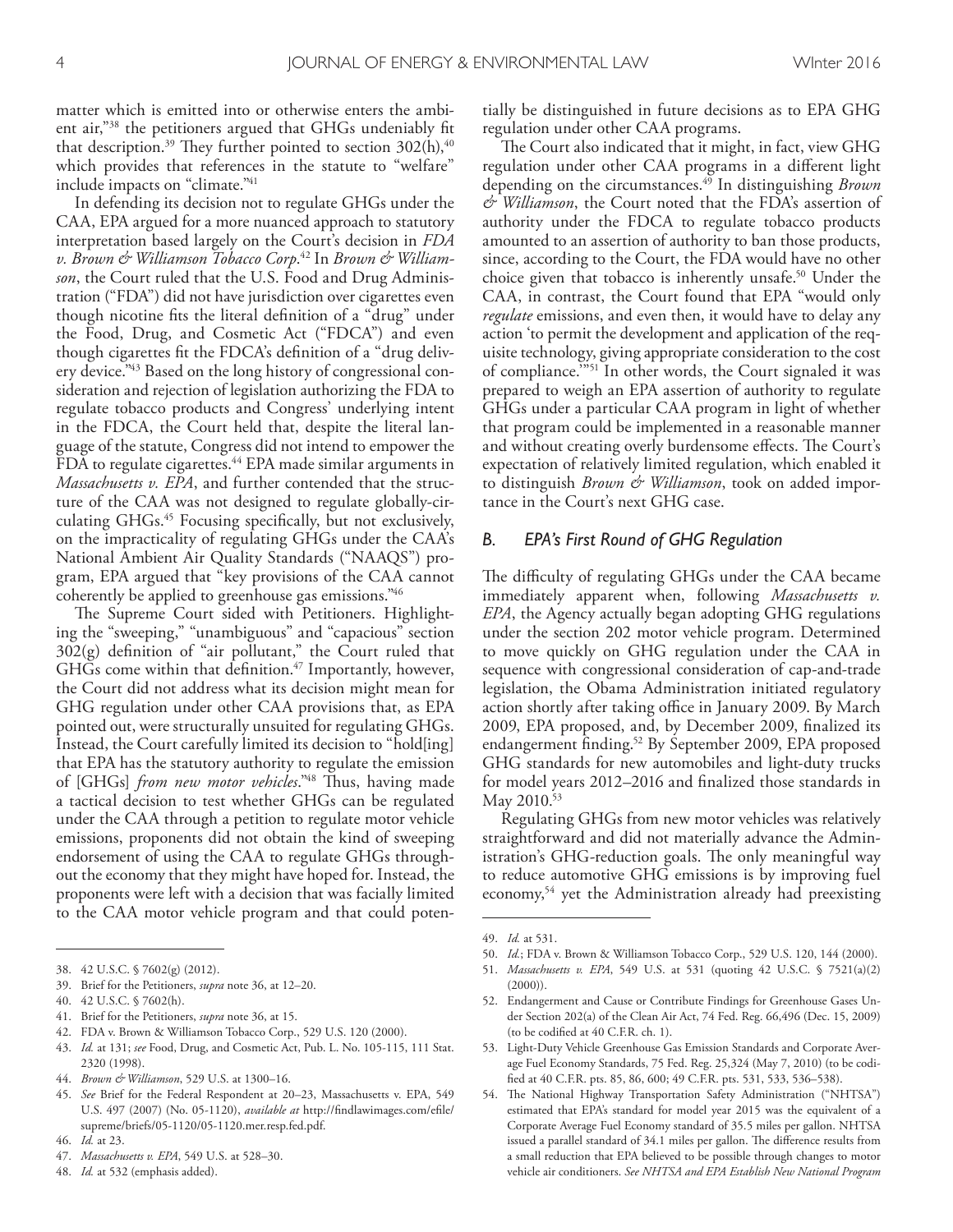authority to improve fuel economy through the Corporate Average Fuel Economy ("CAFE") program. 55 Indeed, EPA's motor vehicle GHG rules were adopted jointly and in sync with regulations adopted by the National Highway Transportation Safety Administration ("NHTSA"), making the preexisting CAFE standards more stringent. 56 Both sets of regulations essentially provide for the same thing: an improvement in vehicle fuel efficiency.<sup>57</sup> Thus, the authority to regulate motor vehicle GHG emissions under the CAA was not a game changer for the Administration; it could have achieved virtually the same reductions through CAFE standards alone.

Regulating automobile GHG emissions under the CAA, however, revealed the structural difficulty of applying that statute to GHG emissions. EPA has always interpreted the statutory PSD and Title V programs as applying to any pollutant that EPA regulates for any purpose under the CAA. Hence, EPA was aware when it adopted the motor vehicle GHG regulations that GHG emissions would become regulated air pollutants for purposes of the PSD and Title V programs as soon as the section 202(a) motor vehicle regulations took efect.

The implication of that result was highly concerning. Under Title V, any stationary source that potentially emits at least 100 tons per year of "any air pollutant" must obtain a Title V operating permit. 58 Under the PSD section of the Act, any new stationary source that potentially emits at least 100 or 250 tons per year (depending on the type of facility) of "any air pollutant"—and any existing stationary source that potentially emits at least that amount of an air pollutant which undertakes a modifcation that increases emissions of that pollutant—must obtain a preconstruction permit. 59 As a result, EPA recognized that, once it regulated motor vehicle GHG emissions, all new or modifed stationary sources whose GHG emissions met the 100/250 ton threshold must obtain a PSD permit, and any stationary sources whose emissions met the 100 ton threshold must obtain a Title V permit. 60

According to EPA fgures, about six million stationary facilities in the United States—including office, apartment and hotel buildings, schools, churches, restaurants, and a host of other buildings—emit at least 100 tons per year of carbon dioxide (" $CO_2$ "), mainly because they combust oil or natural gas for heating. 61 Applying the statutory thresholds would mean that the number of facilities submitting PSD

*to Improve Fuel Economy and Reduce Greenhouse Gas Emissions for Passenger Cars*  and Light Trucks, NAT'L HIGHWAY TRANSP. SAFETY ADMIN. (n.d.), http://www. nhtsa.gov/staticfles/rulemaking/pdf/cafe/CAFE-GHG\_Fact\_Sheet.pdf.

60. *See* Tailoring Rule, *supra* note 8, at 31,516.

permit applications would grow from about 800 to about 82,000 per year,  $62$  and the number of facilities requiring Title V permits would grow from less than 15,000 to about 6.1 million. 63

EPA regulation of motor vehicle GHGs thus threatened to expand these two permitting programs far beyond what those programs were intended. Permitting agencies would not be able to handle the overload, and public reaction was likely to be intense. Moreover, in order to obtain a PSD permit, a facility must adopt best available control technology ("BACT") to control regulated pollutants. 64 As a result, numerous facilities that were previously deemed too small to regulate would now be required to obtain a permit and incur potentially signifcant costs for new technology to control GHG emissions. 65

EPA, therefore, was forced to engage in its frst exercise of creative statutory interpretation to make the CAA workable for GHG regulation. At roughly the same time that EPA issued its motor vehicle GHG regulations, it issued its Tailoring Rule, unilaterally increasing the statutory thresholds by about three orders of magnitude in order to signifcantly shrink the number and types of facilities required to obtain permits. 66

#### *C.* UARG

EPA's decision to rewrite numerical statutory thresholds raised more than one legal eyebrow. The D.C. Circuit, however, let EPA off the hook by finding that industry lacked standing to challenge the Tailoring Rule.<sup>67</sup> The court sided with EPA's view that the Title V and PSD programs automatically applied to GHG emissions when EPA regulated motor vehicle emissions.<sup>68</sup> The court then ruled that industry was not injured by EPA reducing the universe of facilities that would require permits. 69

The Supreme Court, however, granted petitions for certiorari, thereby deciding to review, in *UARG*, the Agency's frst signifcant exercise of GHG regulatory authority following *Massachusetts v. EPA.*<sup>70</sup> The Court made three important holdings of relevance for future EPA GHG regulatory efforts under the CAA. First, the Court unequivocally condemned EPA's attempt to rewrite the statutory thresholds, even for the purpose of avoiding the absurd result of subjecting a multitude of sources that emit insignifcant amounts of GHGs

65. *See* Tailoring Rule, *supra* note 8, at 31,516–17.

<sup>55.</sup> See the Energy Policy and Conservation Act of 1975, Pub. L. No. 94-163, 89 Stat. 424, as amended by the Energy Independence and Security Act of 2007, Pub. L. No. 110-140, 121 Stat. 1492.

<sup>56.</sup> James E. McCarthy & Brent D. Yacobucci, Cong. Research Serv., R40506, Cars, Trucks, and Climate: EPA Regulation of Greenhouse Gases From Mobile Sources 4–5 (2014).

<sup>57.</sup> *Id.*

<sup>58.</sup> 42 U.S.C. § 7479(1) (2012).

<sup>59.</sup> 42 U.S.C. § 7475 (2012).

<sup>62.</sup> *Id.* at 31,557.

<sup>63.</sup> *Id.* at 31,540.

<sup>64.</sup> 42 U.S.C. § 7475(a)(4).

<sup>66.</sup> *Id*. at 31,516.

<sup>67.</sup> *See* Coal. for Responsible Regulation, Inc. v. EPA, 684 F.3d 102, 146 (D.C. Cir. 2012).

<sup>68.</sup> *Id.*

<sup>69.</sup> *Id.*

<sup>70.</sup> The EPA Tailoring Rule and Timing Rule were part of a package of rules that the D.C. Circuit reviewed together in *Coalition for Responsible Regulation*. *Id.* The Supreme Court accepted certiorari only on the issue of whether issuance of the motor vehicle rule triggered permitting requirements for stationary sources. *See* Util. Air Regulatory Grp. v. EPA, 134 S. Ct. 2427, 2438 (2014).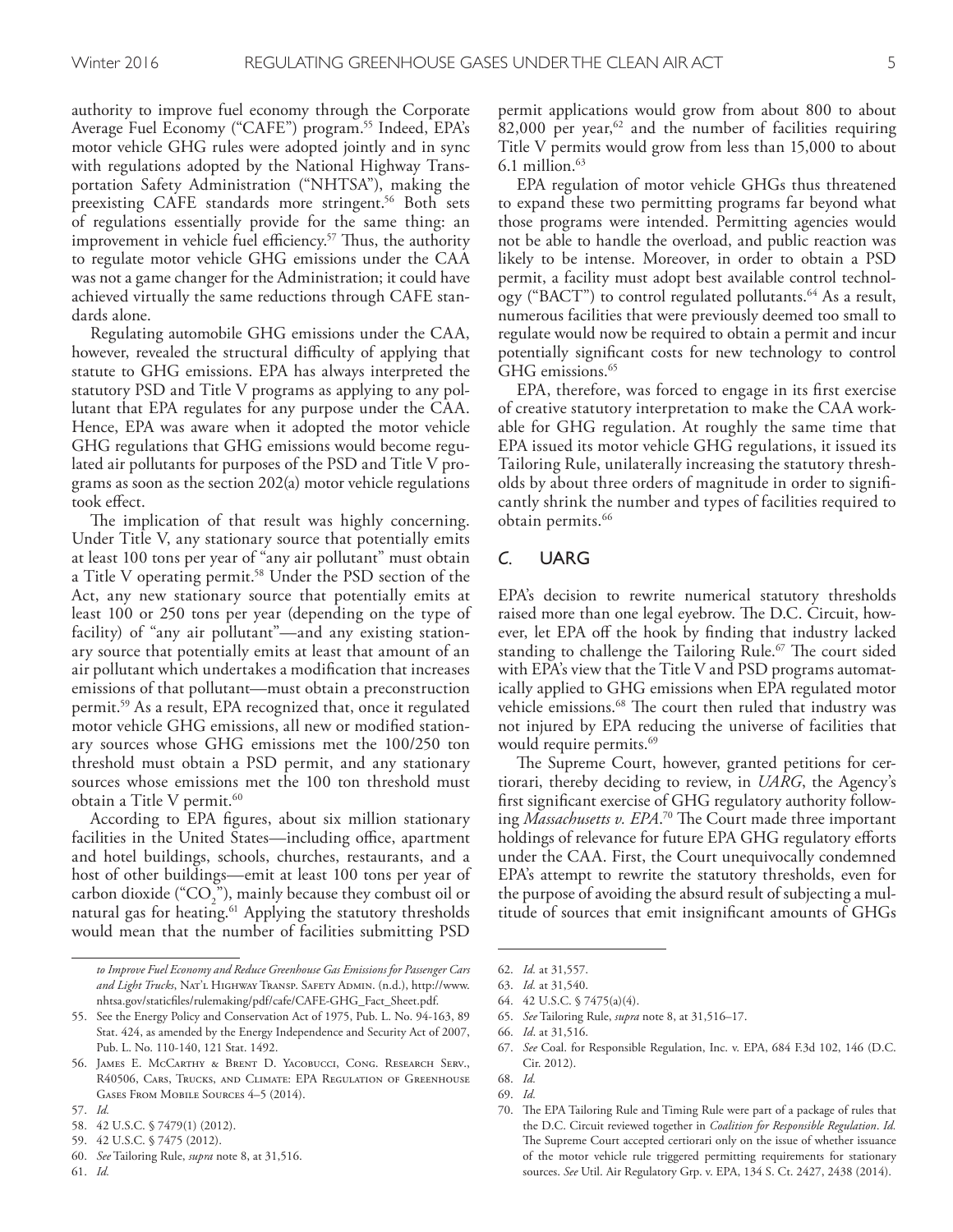to regulation. 71 As the Court said: "An agency has no power to 'tailor' legislation to bureaucratic policy goals by rewriting unambiguous statutory terms."72

Second, the Court made clear that the holding in *Massachusetts v. EPA*—that GHGs are "air pollutants" for purposes of the section 202 motor vehicle program—does not necessarily mean that GHGs are "air pollutants" under *all* CAA programs. 73 In determining whether GHGs are "air pollutants" for the purpose of triggering PSD and Title V permit requirements, the Court departed from its literalist approach in *Massachusetts v. EPA* and instead looked beyond the facial section  $302(g)$  definition of "air pollutant" to the specific regulatory structure of the two permit programs at issue in the case. 74 Concerned that defning the term "air pollutant" under the PSD and Title V provisions as including GHGs would expand the reach of those programs far beyond the bounds that Congress intended,<sup>75</sup> the Court employed a context-driven interpretation of that term that excluded GHGs. As a result, the Court ruled that, although GHGs are "air pollutants" under section 202(a), they are not "air pollutants" for the purpose of triggering an obligation to obtain a Title V or PSD permit. 76

Third, the Court ruled that sources that potentially emit traditional pollutants above the statutory thresholds, and which would therefore be required to obtain permits regardless of their GHG emissions, could be required to adopt BACT to reduce their GHG emissions.<sup>77</sup> The BACT provision of the statute requires PSD permits to include BACT measures for "each pollutant subject to regulation under this chapter."<sup>78</sup> The Court held that, for purposes of this section, Congress did intend a literal meaning for the term "pollutant" so as to include GHGs. 79 But the Court made clear that requiring these facilities to undertake GHG BACT accorded with congressional intent only because the Court believed that requirement was limited and would not be especially burdensome. 80 According to the Court, "applying BACT to greenhouse gases is not so disastrously unworkable, and need not result in such a dramatic expansion of agency authority, as to convince [it] that EPA's interpretation is unreasonable."<sup>81</sup> The Court, however, "acknowledge[d] the potential for greenhousegas BACT to lead to an unreasonable and unanticipated degree of regulation," and insisted its "decision should not be taken as an endorsement of all aspects of EPA's current approach, nor as a free rein for any regulatory application of BACT in this distinct context."82

75. *Id*. at 2442–43.

77. *Id*.

- 79. *Util. Air Regulatory Grp.*, 134 S. Ct. at 2448.
- 80. *See id.* 81. *Id.*
- 82. *Id.* at 2449.

Taken together, these checks in *UARG* on EPA authority under the CAA confrmed the narrowness of the Court's holding in *Massachusetts v. EPA* and clarifed the constraints on EPA authority to regulate GHGs under the CAA. The unifying principal behind each of the three holdings in *UARG* was the concern that EPA was trying to use the CAA to seize enormous power that the statute does not provide. Thus, the Court refused to sanction what it saw as EPA's usurpation of legislative authority to rewrite the statutory thresholds to accommodate GHG regulation under the two permitting programs. And, in contrast to its holding in *Massachusetts v. EPA*, which dealt only with the more easily implemented motor vehicle program, the Court defned the term "air pollutant" to exclude GHGs for purposes of triggering an obligation to obtain a PSD or Title V permit so as to restrict those permitting programs to the confnes that Congress intended. Finally, the Court sanctioned EPA authority to require GHG BACT for facilities that already require PSD permits because of their non-GHG emissions, but only because it did not see that authority as materially diferent from the authority EPA has long exercised.

To emphasize its concern that the EPA might overreach in regulating GHGs under the CAA, the Court, returning to *Brown & Williamson*, wrote that, "When an agency claims to discover in a long-extant statute an unheralded power to regulate a signifcant portion of the American economy, we typically greet its announcement with a measure of skepticism."83 The Court went on to say, "We expect Congress to speak clearly if it wishes to assign to an agency decisions of vast economic and political signifcance."84 In short, the Court made clear that, although the EPA can regulate GHGs, it must pay close attention to the limits that the CAA establishes so that the Act is not transformed into something that Congress never meant it to be.

#### **III. The Clean Power Plan**

EPA, however, has chosen to ignore this warning from the Court. Claiming that *UARG* was a victory,<sup>85</sup> the EPA has

<sup>71.</sup> *See Util. Air Regulatory Grp.*, 134 S. Ct. at 2445.

<sup>72.</sup> *Id.*

<sup>73.</sup> *Id.* at 2440–41.

<sup>74.</sup> *See id*. at 2441–42.

<sup>76.</sup> *Id*. at 2449.

<sup>78.</sup> 42 U.S.C. § 7475(a)(4) (2012).

<sup>83.</sup> *Id.* at 2444 (quoting FDA v. Brown & Williamson Tobacco Corp., 529 U.S. 120, 159 (2000)) (internal quotation marks and citation omitted).

<sup>84.</sup> *Id.* (quoting *Brown & Williamson*, 529 U.S. at 160) (internal quotation marks omitted).

<sup>85.</sup> Avi Garbow, *Another Favorable Opinion From the Supreme Court*, EPA Blog (June 23, 2014, 4:08 PM), http://blog.epa.gov/epaconnect/2014/06/anotherfavorable-opinion-from-the-supreme-court/. EPA maintains that it never wanted to regulate the multitude of small emitters that have never been subject to PSD or Title V regulation in the past and merely wanted to require the major emitters—the ones that must obtain PSD permits because of their non-GHG emissions—to undertake GHG BACT. *Id.* EPA said it achieved this result in the case. *Id.* Opponents of EPA regulation claimed victory in preventing the PSD and Title V programs from expanding to facilities that are not already subject to regulation and, as important, in the Court's limiting language as to how far permitting agencies can go both in imposing GHG BACT conditions and, more broadly, in asserting GHG regulatory power under the CAA. Robert Barnes, *Supreme Court: EPA Can Regulate Greenhouse Gas Emissions, With Some Limits*, Wash. Post (June 23, 2014), http://www.washingtonpost. com/politics/supreme-court-limits-epas-ability-to-regulate-greenhouse-gasemissions/2014/06/23/c56fc194-f1b1-11e3-914c-1fbd0614e2d4\_story.html (providing industry reaction).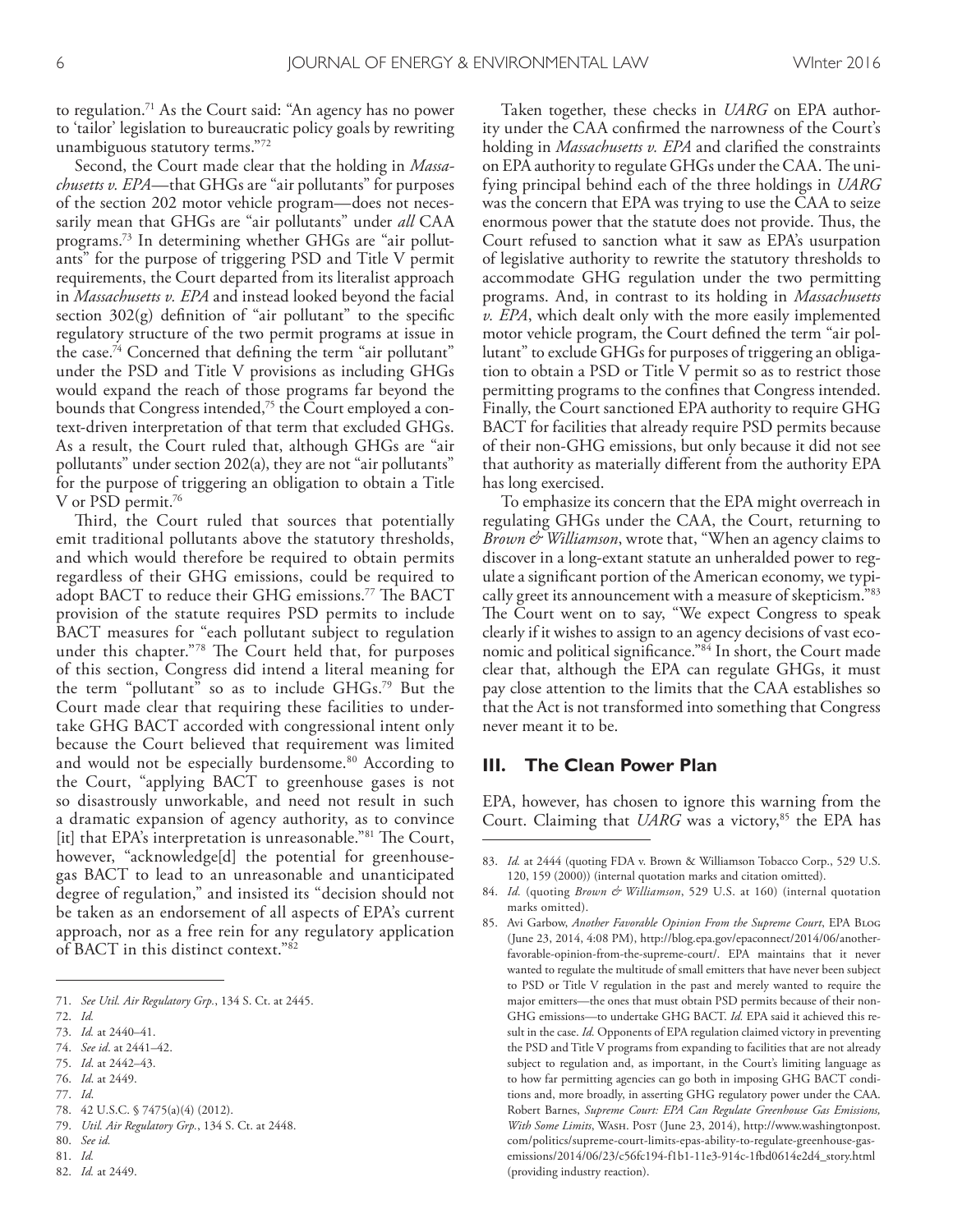plowed forward with a far more ambitious interpretation of its CAA authority, this time to reorganize the electric utility industry into EPA's version of a "clean, efficient, and completely modern power sector."86 Its chosen vehicle for doing so is the little known and even lesser used section 111(d).

### *A. Section 111(d)*

Section 111 sets forth the CAA's New Source Performance Standards ("NSPS") program. In the past, EPA has primarily regulated under section 111(b), which provides for EPA promulgation of "standards of performance for *new* sources" within categories of facilities that emit pollutants which cause or signifcantly contribute to an endangerment of the public health or welfare. 87 Enacted in 1970, section 111 has been used by EPA to establish performance standards for new sources (including modifed and reconstructed sources) in more than sixty categories. 88

But section 111 also contains a subsection (d) that authorizes the EPA to regulate *existing* sources within categories of facilities for which EPA has established standards applicable to new sources. EPA, however, has rarely used its authority to regulate existing sources. Its limited use of section 111(d) is likely due to the fact that EPA may invoke the provision only to regulate pollutants that are neither "criteria" pollutants (those regulated under the NAAQS program) nor (at least in EPA's view) "hazardous" air pollutants (those regulated under section  $112$ ,<sup>89</sup> known as "HAPs"), which together cover the vast majority of pollutants regulated under the Act. 90 Indeed, in the more than forty-year history of section 111, EPA has used section 111(d) only fve times to regulate three air pollutants. 91 EPA claims authority to regulate GHGs under section 111(d) because GHGs are neither criteria pollutants nor HAPs.<sup>92</sup>

The section  $111(d)$  existing-source program is both similar to and diferent from the section 111(b) new-source program. Under section 111(b), EPA frst lists various categories of facilities for regulation and then establishes performance standards for each category.<sup>93</sup> These standards apply to new facilities, defned to include new and modifed sources. 94 Section 111(a)(1) defnes a "standard of performance" as:

[A] standard for emissions of air pollutants which refects the degree of emission limitation achievable through the application of *the best system of emission reduction* which (taking into account the cost of achieving such reduction and any nonair quality health and environmental impact and energy requirements) the Administrator determines has been adequately demonstrated. 95

Once the EPA Administrator establishes standards of performance under section 111(b) for new sources for a particular pollutant, she can promulgate regulations under section 111(d) for existing sources of that pollutant, provided again that the pollutant is neither a criteria pollutant nor a HAP.<sup>96</sup> In contrast to section 111(b), EPA cannot, in the first instance, itself establish performance standards under section 111(d). Instead, EPA's role is to "establish a procedure similar to that provided by" the NAAQS sections of the CAA in

- 95. *Id.* § 7411(a)(1) (emphasis added).
- 96. As noted, opponents of the Clean Power Plan argue that section 111(d) bars EPA from issuing existing-source regulations that apply to source categories that are regulated under section 112, whereas EPA argues that it can regulate source categories that are regulated under section 112 so long as its section 111(d) regulations do not apply to HAPs. This Article does not express an opinion on the merits of that question, but rather assumes, for the sake of argument, that the regulation of the power sector under section 112 does not bar EPA from regulating that sector under section 111(d).

<sup>86.</sup> Federal Implementation Plans to Reduce Interstate Transport of Fine Particulate Matter and Ozone, 75 Fed. Reg. 45,210, 45,227 (Aug. 2, 2010) (to be codifed at 40 C.F.R. pts. 51–52, 72, 78, 97).

<sup>87.</sup> 42 U.S.C. § 7411(b) (2012) (emphasis added).

<sup>88.</sup> *See generally* 40 C.F.R. pt. 60 (2015).

<sup>89.</sup> 42 U.S.C. § 7412 (2012).

<sup>90.</sup> The opponents of EPA's effort to use section 111(d) to regulate power-sector GHG emissions dispute whether that section may apply to GHG emissions from utility units at all. Opponents believe that amendments to section 111(d) in 1990 provide that that provision cannot be used to regulate *source categories* that are regulated under section 112. *See, e.g.*, Opening Brief of Petitioner at 16, 18, In re Murray Energy Corp., 788 F.3d 330 (D.C. Cir. 2015) (No. 14-1112). Thus, they maintain that, because electric generators are regulated under section 112, through EPA's Mercury and Air Toxics Standards program, *see* National Emission Standards for Hazardous Air Pollutants From Coal- and Oil-Fired Electric Utility Steam Generating Units and Standards of Performance for Fossil-Fuel-Fired Electric Utility, Industrial-Commercial-Institutional, and Small Industrial-Commercial-Institutional Steam Generating Units, 77 Fed. Reg. 9304 (Feb. 16, 2012), EPA cannot regulate electric generators under section 111(d). Opening Brief of Petitioner, *supra*. In response, EPA maintains that the 1990 CAA Amendments continue to bar EPA from regulating HAPs under section 111(d), but does not bar EPA from using section 111(d) to regulate source categories that are regulated under section 112. *See, e.g.*, Respondent Brief, In re Murray Energy Corp., 788 F.3d 330 (D.C. Cir. 2015) (No. 14-1112). This Article assumes, for the sake of argument, that EPA has authority to regulate electric generator GHG emissions under section 111(d).

<sup>91.</sup> Emission Guidelines and Compliance Times for Municipal Solid Waste Landflls, 40 C.F.R. pt. 60, subpt. Cc (2015); Emission Guidelines and Compli-

ance Times for Sulfuric Acid Production Units, 40 C.F.R. pt. 60, subpt. Cd (2015); U.S. Envtl. Prot. Agency, EPA-450/2-77-005, Final Guideline Document: Control of Fluoride Emissions From Existing Phosphate Fertilizer Plants (1977) [hereinafter EPA-450/2-77-005], *available at* http://nepis.epa.gov/Exe/ZyPDF.cgi/2000UNFK.PDF?Dockey=2000UNFK. PDF; U.S. ENVTL. PROT. AGENCY, EPA-450/2-78-003b, KRAFT PULPING: CONTROL OF TRS EMISSIONS FROM EXISTING MILLS (1979) [hereinafter EPA-450/2-78-003b], *available at* http://nepis.epa.gov/Exe/ZyPDF.cgi/2000ZF3I. PDF?Dockey=2000ZF3I.PDF; U.S. Envtl. Prot. Agency, EPA-450/2-78- 049a, Primary Aluminum Draft Guidelines for Control of Fluoride Emissions From Existing Primary Aluminum Plants (1979) [hereinafter EPA-450/2-78-049a], *available at* http://nepis.epa.gov/Exe/ZyPDF. cgi/9100SG1P.PDF?Dockey=9100SG1P.PDF. Three of the five emission guidelines were never codifed in the *Code of Federal Regulations*; instead, they were only published in EPA "guideline documents" because they only addressed environmental risks, not human health risks. *See generally* EPA-450/2- 77-005, *supra*; EPA-450/2-78-003b, *supra*; EPA-450/2-78-049a, *supra*. EPA has also promulgated fve other emission guidelines under the joint authority of section 111(d) and section 129, which applies solely to waste incinerators. Because EPA has not attempted to justify its Clean Power Plan under section 129, and the Clean Power Plan is not intended to regulate waste incinerators (although theoretically some might be given the unprecedented breadth of the program), those section 129-based standards are not analogous. However, even if relevant, those standards are similar in structure and efect to those that EPA has established under the authority of section 111(d) alone.

<sup>92.</sup> Clean Power Plan, *supra* note 12, at 64,702–03.

<sup>93.</sup> 42 U.S.C. § 7411(b) (2012).

<sup>94.</sup> *Id.* § 7411(a)(2).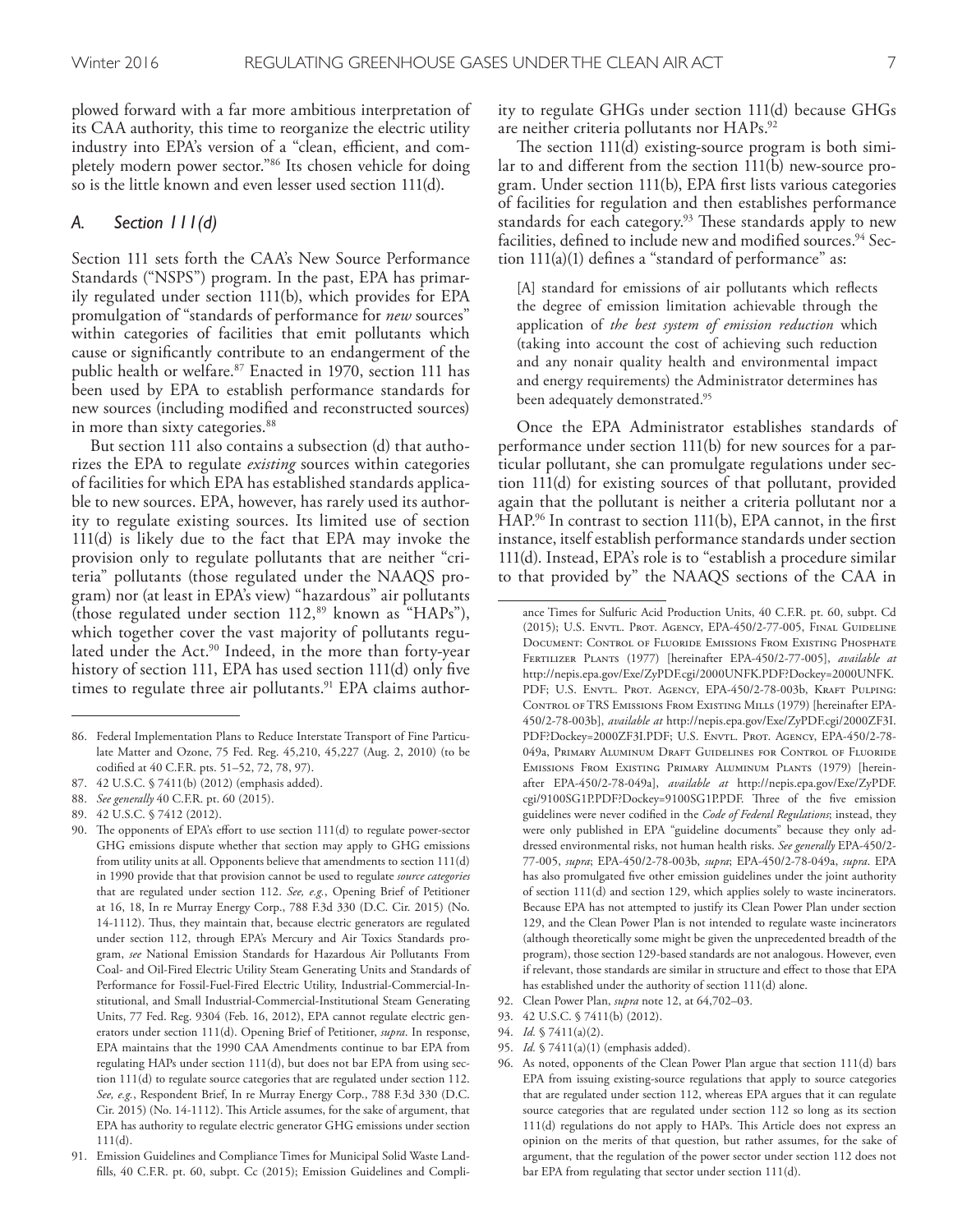which the Agency calls on states to submit plans that contain state-established performance standards. 97 EPA then has authority to judge whether the state plans are "satisfactory" and, if not, to promulgate a federal plan containing standards of performance for facilities in the offending state.<sup>98</sup>

Given the more than forty-year history of the section 111 program, the terms "standard of performance" and "best system of emission reduction" ("BSER") are well understood. Without exception, the BSER for a particular category of facilities has always been a system, such as a pollution-control device or operating practice, which can be used at the regulated facility for cost-efectively reducing emissions. 99 Typically, the performance standard is established as a rate of emissions per unit of output, allowing the facility to maintain operations while reducing emissions. 100 At no time in the history of the program has EPA ever required the regulated facility to reduce or cease operation as a means of reducing emissions. 101 As a leading CAA textbook relates, section 111 provides for "Best Demonstrated Technology" standards which are technology-based emission standards for industrial source categories. 102 EPA's own website states, "Section 111 of the Clean Air Act authorizes EPA to develop *technology based standards* which apply to specifc categories of stationary sources."103 In a rulemaking for a diferent source category after EPA proposed the Clean Power Plan, the Agency stated that "[t]he standard that the EPA develops, *based on the BSER achievable at that source*, is commonly a numerical emission limit, expressed as a performance level (i.e., a ratebased standard)."104

Prior use of section 111(d) by EPA refects this understanding. In each case, EPA identifed specifc emissions control technology or work practice options that could be applied to the type of stationary sources under review. 105

#### *B. The Structure of EPA's Clean Power Plan*

The Clean Power Plan is an extraordinary document. It consumes more than three hundred pages of Federal Register text and is supported by thousands of pages of technical support documents. It also represents a radical reimagining of EPA's section 111 authority. EPA was forced to do so because technology or other measures to directly control emissions at coal-fueled electric generators would not achieve the dramatic GHG emission reductions that the Obama Administration has targeted.<sup>106</sup> The Agency concedes that capturing and storing GHG emissions from existing coal-fueled generators is not feasible.<sup>107</sup> The only other technology or operating practice that can be undertaken at a coal-fueled generator to reduce its GHG emissions is to improve the unit's operational efficiency so that the amount of fuel input, and therefore CO<sub>2</sub> output, per unit of electric production will be reduced. 108 But even EPA does not believe that operational efficiency improvements can reduce coal-generator  $CO<sub>2</sub>$  emissions by more than a few percent on average. 109

As a result, EPA repurposed section 111(d) so that the "best system" for reducing emissions from coal-fueled electric generators would no longer be the "best system" that could be implemented at the regulated facility. Instead, it would be EPA's conception of the "best system" for reducing GHG emissions from the entire electric utility industry.<sup>110</sup> To determine this "best system," EPA examined the nation's mix of electric generating resources in 2012 and reorganized them through the use of what it calls three "building blocks."111 For building block one, EPA assumed coal-fred generators on average could improve their efficiency levels by a few percent. 112 For building block two, EPA assumed that all natural gas combined cycle units could run seventyfve percent of their annual capacity to reduce the need for coal-fred plants. 113 For building block three, EPA assumed signifcantly increased use of renewable generation in order to reduce coal generation further. 114

<sup>97.</sup> 42 U.S.C. § 7411(d)(1).

<sup>98.</sup> *Id.* § 7411(d)(2).

<sup>99.</sup> E-mail from Terry L. O'Clair, Dir., Div. of Air Quality, N.D. Dep't of Health, to Gina McCarthy, Adm'r, U.S. Envtl. Prot. Agency (Dec. 1, 2014) (on fle with author).

<sup>100.</sup> *Id.* 101. *Id.*

<sup>102.</sup> Robert J. Martineau Jr. & Michael K. Stagg, *New Source Performance Stan*dards, in THE CLEAN AIR HANDBOOK 321, 328, 332 (Julie R. Domike & Alec

C. Zacaroli eds., 3d ed. 2011); see also Roy S. BELDEN, CLEAN AIR ACT: BASIC PRACTICE SERIES 61 (2d ed. 2001) ("Congress intended that the best demonstrated technology should be one that balances the potential impacts and does not do more damage to a particular environmental medium than actual beneft to the air quality.").

<sup>103.</sup> *Demonstrating Compliance With New Source Performance Standards and State Implementation Plans*, U.S. Envtl. Protection Agency, http://www2.epa.gov/ compliance/demonstrating-compliance-new-source-performance-standardsand-state-implementation-plans (last visited June 14, 2015) (emphasis added).

<sup>104.</sup> Petroleum Refnery Sector Risk and Technology Review and New Source Performance Standards, 79 Fed. Reg. 36,880, 36,885 (proposed June 30, 2014) (to be codifed at 40 C.F.R. pts. 60, 63) (emphasis added).

<sup>105.</sup> *See, e.g.*, Emission Guidelines and Compliance Times for Municipal Solid Waste Landflls, 40 C.F.R. §§ 60.30c–60.36c (2015); Emission Guidelines and Compliance Times for Sulfuric Acid Production Units, 40 C.F.R. §§ 60.30d– 60.32d (2015); EPA-450/2-77-005, *supra* note 91; EPA-450/2-78-003b, *supra* note 91; EPA-450/2-78-049a, *supra* note 91. EPA did attempt to use section 111(d) a little more creatively in its Clean Air Mercury Rule ("CAMR"), which would have regulated mercury emissions from existing power plants. *See* Stan-

dards of Performance for New and Existing Stationary Sources: Electric Utility Steam Generating Units, 70 Fed. Reg. 28,606 (May 18, 2005). In that rule, EPA proposed to allow emissions trading to determine compliance with the required emission reductions based on an emission budget assigned to each state. *Id.* at 28,623. However, the level of emission reduction that EPA sought to achieve with CAMR was still based on an analysis of what each individual facility could achieve using the best control technology available. *Id.* at 28,619. The novel legal questions raised by the creative approach EPA proposed in CAMR remain untested because the D.C. Circuit vacated CAMR on other grounds. *See* New Jersey v. EPA, 517 F.3d 574 (D.C. Cir. 2008) (vacating CAMR because EPA improperly removed electric utility generating units from the list of regulated industries under section 112 of the CAA).

<sup>106.</sup> *See* Clean Power Plan, *supra* note 12, at 64,663–64.

<sup>107.</sup> *Id.* at 64,756.

<sup>108.</sup> *See id.* at 64,787.

<sup>109.</sup> *See id*.

<sup>110.</sup> *Id.* at 64,717–18.

<sup>111.</sup> *Id.*

<sup>112.</sup> *Id.* at 64,787.

<sup>113.</sup> *Id.* at 64,795.

<sup>114.</sup> *Id.* at 64,803.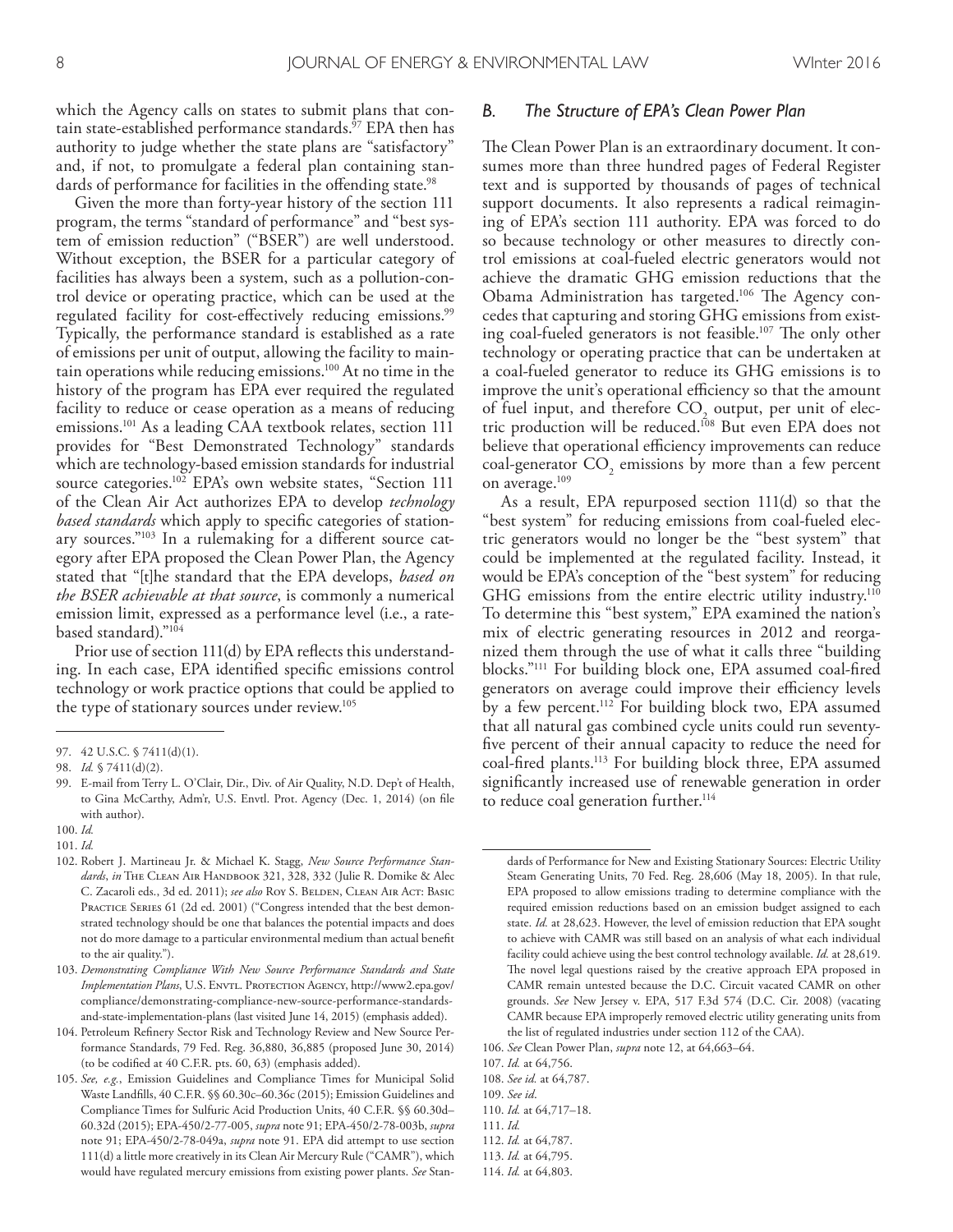Applying each of these assumptions, EPA developed emission standards for the existing feet of coal and natural gasfired electric generation facilities.<sup>115</sup> EPA set the standard for coal units at 1305 pounds of  $CO<sub>2</sub>$  per megawatt hour of electric generation ("lbs/MWh") and for natural gas units at 771 lbs/MWh. 116 Unlike past EPA performance standards, however, EPA did not set these standards at a level that the afected facilities could meet by installing pollution control devices or implementing new operating practices. EPA recognizes that no technology or operating practices are available to reduce emissions to the standards EPA set.<sup>117</sup> That is precisely the point. To meet these standards, the owner of the facility would have to reduce coal-fred generation and build new zero- or low-emitting facilities to replace the lost generation. 118 In efect, the fossil fuel generating facility (now operating less) and the new lower- or zero-emitting facility would be considered a single source, and together they could meet the 1305 and 771 lbs/MWh standards. 119

EPA then took this one step further. Based on the 1305 and 771 lbs/MWh standards, the EPA set what it calls "goals," for each state, establishing a ceiling for the amount of  $CO<sub>2</sub>$  emissions the power sector in each state may emit.<sup>120</sup> EPA set alternative state-by-state "goals" in which the state's feet of fossil-fueled generators must meet either a combined emissions rate or stay below a cap on the total amount of CO<sub>2</sub> emissions per year.<sup>121</sup> EPA gave states until September 6, 2016, either to submit a fnal plan showing how they would restructure their electric utilities to meet these "goals," or to submit an interim plan with a request for an extension of time, up to two additional years, to develop a final plan.<sup>122</sup> EPA estimates that meeting these goals would reduce U.S. power sector  $CO_2$  emissions by thirty-two percent as compared with 2005 levels, making the rule nine percent more ambitious than the rule as originally proposed. 123

Given the stringency of the "goals," EPA fully expects states to adopt interstate cap-and-trade programs of the type that Congress has consistently rejected. Along with its fnal Clean Power Plan rules, EPA issued a proposed federal plan that it said it would implement for any state that either does not submit a plan at all or submits an unsatisfactory plan. 124 The proposed federal plan consists of a set of cap-and-trade rules. 125 EPA invited states, in developing their plans, to use these cap-and-trade provisions as a model for state and interstate cap-and-trade plans.<sup>126</sup> Thus, in the end, EPA has returned to cap-and-trade—the very program Congress has consistently rejected—to achieve the dramatic emission reductions it wants. This time, however, rather than seek legislative authority it knows it cannot obtain, it is seeking to shoe-horn cap-and-trade into section 111(d).

#### **IV. Has EPA Overreached?**

It is hard to imagine that the Clean Power Plan can be judicially sustained by the Supreme Court given the Court's "skepticism" about an agency's claim that it has "discover[ed] in a long-extant statute an unheralded power to regulate 'a signifcant portion of the American economy.'"127 Certainly, section 111(d) is a "long-extant statute," having been enacted in 1970, and certainly the power EPA seeks to exert is "unheralded," since EPA has never interpreted section 111(d) in remotely the same fashion as it is doing now to justify the Clean Power Plan. And certainly, as discussed below, EPA is seeking to regulate a signifcant portion of the American economy.<sup>128</sup> The Clean Power Plan seeks nothing less than a comprehensive reordering of the electric power sector—for obvious reasons, perhaps the most important industry in the country.

Presumably, under *UARG*, EPA could exercise this "unheralded power" if Congress had "spoken clearly" to that efect. But Congress did not speak clearly in authorizing EPA's approach; to the contrary, as also discussed below, section 111(d) clearly does not give EPA the enormous power it is asserting. 129

#### *A. Breadth of the Regulation*

The Clean Power Plan is a remarkable assertion of agency authority in two ways. First, even though it is an environmental regulator, EPA is seeking to act far outside its area of jurisdiction and expertise in seeking to reengineer the electric power grid. Second, it seeks to seize authority over the

<sup>115.</sup> *Id.* at 64,667.

<sup>116.</sup> *Id.* Note that the Clean Power Plan does not require compliance with these standards immediately, but instead requires states to develop a plan for achieving them over a nine-year compliance period between 2022 and 2030, with the standards gradually decreasing over time until reaching the fnal standards provided above. *See id.*

<sup>117.</sup> EPA's emission rate standards are even lower than the level EPA thinks can be achieved by new coal and natural gas-fueled facilities using the best available technology for controlling emissions. *See* Standards of Performance for Greenhouse Gas Emissions From New, Modifed, and Reconstructed Stationary Sources: Electric Utility Generating Units, 80 Fed. Reg. 64,509, 64,626– 27 (Oct. 23, 2015) (setting standards at 1400 lbs/MWh for coal plants and 1000–1030 lbs/MWh for natural gas plants) (to be codifed at 40 C.F.R. pts. 60, 70–71).

<sup>118.</sup> *See* Clean Power Plan, *supra* note 12, at 64,709.

<sup>119.</sup> *Id*. at 64,707.

<sup>120.</sup> *Id.*

<sup>121.</sup> *Id.* at 64,665–66. Like the standards, the "goals" become efective in 2022 and become progressively tighter until fnal "goals" become efective in 2030. *See id*.

<sup>122.</sup> *Id.* at 64,669.

<sup>123.</sup> Id. at 64,665; Press Release, Exec. Office of the President, Fact Sheet: President Obama to Announce Historic Carbon Pollution Standards for Power Plants (Aug. 3, 2015), *available at* https://www.whitehouse.gov/the-press-office/ 2015/08/03/fact-sheet-president-obama-announce-historic-carbon-pollutionstandards.

<sup>124.</sup> Federal Plan Requirements for Greenhouse Gas Emissions From Electric Utility Generating Units Constructed on or Before January 8, 2014; Model Trading Rules; Amendments to Framework Regulations, 80 Fed. Reg. 64,965, 64,975 (Oct. 23, 2015) (to be codifed at 40 C.F.R. pts. 60, 62, 78).

<sup>125.</sup> *Id.* at 64,975–76.

<sup>126.</sup> *Id.*

<sup>127.</sup> Util. Air Regulatory Grp. v. EPA, 134 S. Ct. 2427, 2444 (2014) (quoting FDA v. Brown & Williamson Tobacco Corp., 529 U.S. 120, 159 (2000)).

<sup>128.</sup> *See* discussion *infra* Part IV.A.

<sup>129.</sup> *See* discussion *infra* Part IV.B.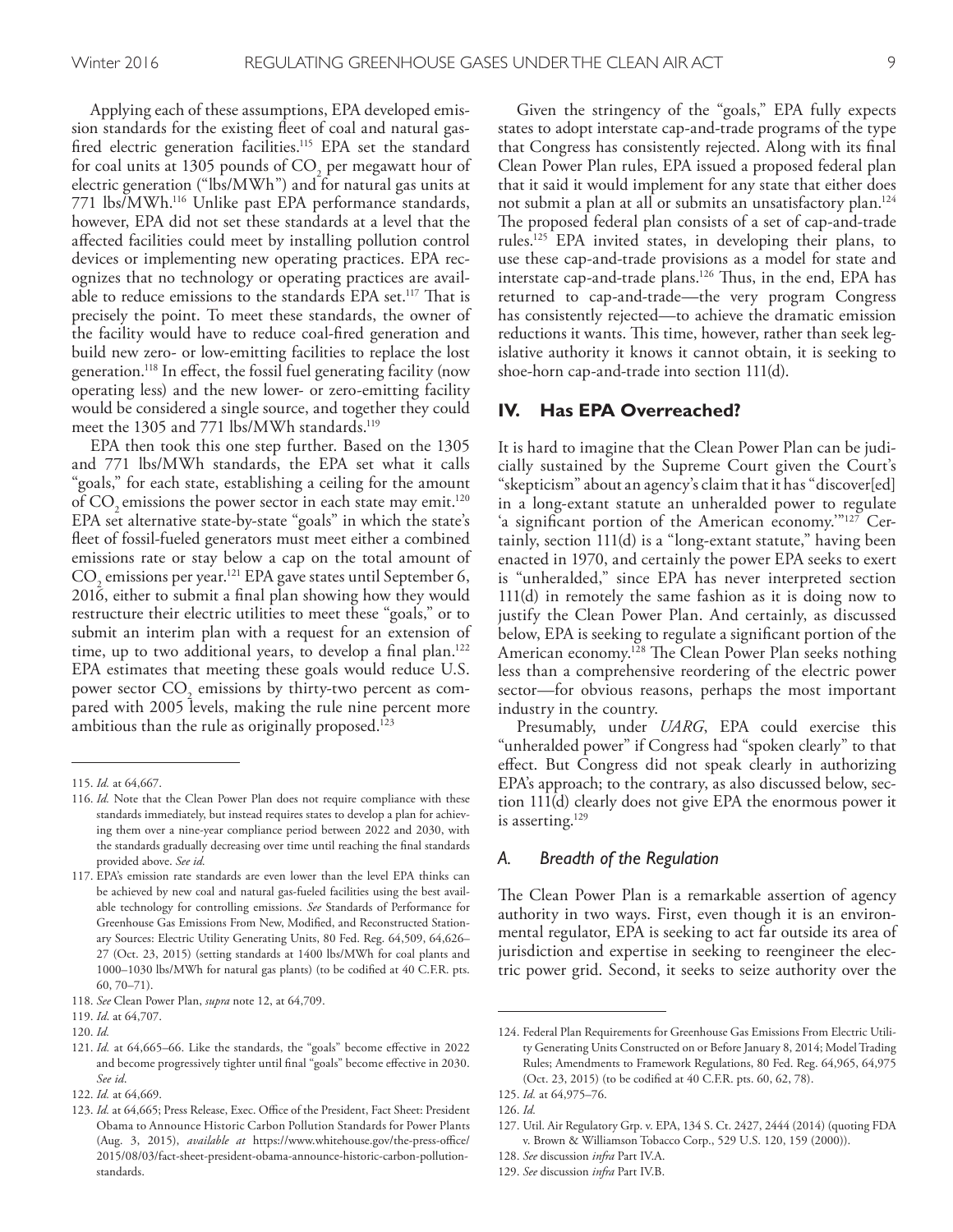electric utility industry that the Constitution and Congress delegated to the states.

#### 1. EPA Reengineers the Power Grid

It is inarguable that the Clean Power Plan would thoroughly change the way America produces and uses electricity. That is the whole point of the regulation. At EPA's direction, every state would have to completely alter how their portion of the electric grid operates by dramatically reducing the use of coal for electric generation. In the Agency's formulation of the "best" system for meeting its mandatory goals, states would "re-dispatch" power fow so that natural gas combined cycle generators would increase their capacity factors to seventyfive percent, $130$  even though only ten percent of gas plants achieved that rate of production in 2012,<sup>131</sup> a year of extremely low natural gas prices. 132 EPA makes the similarly aggressive assumption that the use of renewable resources will increase to at least 540 terrawatt hours ("TWh") by 2030. 133 To put this in perspective, this increase is more than twice the total generation from all non-hydro renewable power sources in 2014 of 248 TWh. 134 Furthermore, EPA projects that its plan will cause electricity consumption to decline between 2020 and 2030, despite the fact that the United States is expected to add more than two million people per year,<sup>135</sup> and presumably the country will grow economically. In fact, electricity consumption has *never* declined on a decadal time scale since electricity frst became widely available a century ago. 136

Grid operations would be transformed. As the North American Electric Reliability Corporation ("NERC"), the entity responsible for maintaining reliable grid operations across the continent, observed regarding EPA's less stringent proposal, EPA "proposes a very diferent mix of power resources than we have today."137 NERC concluded that the Clean Power Plan will "transform grid-level reliability services, diversity, and fexibility."138 Federal Energy Regulatory Commission ("FERC") Commissioner Phillip D. Moeller testifed before Congress that, "If it isn't already obvious, the title of the proposed rule, the Clean Power Plan, makes it clear that *EPA is creating national electricity policy*."139

Coal has been the dominant source of electricity production for decades. 140 Under the Clean Power Plan, EPA's modeling shows that coal-generation would decline as a percentage of total generation to a level that is lower than at any time since the Energy Information Administration began keeping records in 1949, and other analysis shows that coal's share could be cut to half of its lowest-ever level.<sup>141</sup> This is not an incidental efect of the rule; it is the central reason for EPA adopting it.

The changes to the power grid that the rule would effectuate are so far-reaching that entities responsible for operation of the grid have expressed concern, and even alarm. Commenting on the less stringent proposal, the Southwest Power Pool, which is responsible for grid operations in a region comprising some or all of eight states, found that the rule, as proposed, will "result[ ] in signifcant loss of load and violations of NERC reliability standards," with some "[p]ortions of the system . . . so severely overloaded that cascading outages and voltage collapse would occur."<sup>142</sup> The Midcontinent Independent System Operator ("MISO"), which is responsible for grid operations across all or parts of ffteen U.S. states and the Canadian province of Manitoba, similarly observed that the rule, as proposed, is "likely to have a negative impact on electric system reliability."<sup>143</sup> The Electric Reliability Council of Texas ("ERCOT") stated that the rule, as proposed, would be "likely to lead to reduced grid reliability for certain periods and an increase in localized grid challenges."144

The cost of reengineering the grid as EPA requires would be extraordinarily high. MISO estimated that the compliance cost of the proposed rule, *in just the MISO region*, on a 20-year discounted basis, would range from \$55 to \$83

- 141. Schwartz, *supra* note 136, at 28.
- 142. Southwest Power Pool, Comment on Proposed Rule for Carbon Pollution Emission Guidelines for Existing Stationary Sources: Electric Utility Generating Units, at 4–6, *available at* http://www.spp.org/documents/23338/2014-10-09\_spp%20comments\_epa-hq-oar-2013-0602.pdf (EPA-HQ-OAR-2013-0602-20757).
- 143. Midcontinent Independent System Operator, Inc., Comment on Proposed Rule for Carbon Pollution Emission Guidelines for Existing Stationary Sources: Electric Utility Generating Units, at 2 (Nov. 25, 2014), *available at*  https://www.misoenergy.org/Library/Repository/Communication%20Material/EPA%20Regulations/MISO%20Comments%20to%20EPA%20on%20 Proposed%20CPP%2011-25-14.pdf (EPA-HQ-OAR-2013-0602-22547).
- 144. Elec. Reliability Council of Tex., ERCOT Analysis of the Impacts of the Clean Power Plan 1 (2014), *available at* http://www.ercot.com/content/news/presentations/2014/ERCOTAnalysis-ImpactsCleanPowerPlan.pdf.

<sup>130.</sup> *See* Clean Power Plan, *supra* note 12, at 64,732, 64,785 n.617.

<sup>131.</sup> U.S. Envtl. Prot. Agency, EPA-HQ-OAR-2013-0602, GHG Abatement Measures 3–9 (2014).

<sup>132.</sup> Michael Ratner, Cong. Research Serv., R43636, U.S. Shale Gas Development: Production, Infrastructure, and Market Issues 2 (2015); *2012 Brief: Average Wholesale Natural Gas Prices Fell 31% in 2012*, U.S. Energy Info. Admin. (Jan. 8, 2013), http://www.eia.gov/todayinenergy/detail. cfm?id=9490.

<sup>133.</sup> *See* U.S. Envtl. Prot. Agency, EPA-HQ-OAR-2013-0602, Greenhouse Gas Mitigation Measures 4-10, tbl. 4-10 (2015).

<sup>134.</sup> *See* U.S. Energy Info. Admin., Electric Power Monthly With Data for December 2014 17–18, tbls. 1.2–1.3 (2015), *available at* http://www.eia.gov/ electricity/monthly.

<sup>135.</sup> U.S. Envtl. Prot. Agency, EPA-452/R-14-002, Regulatory Impact Analysis for the Proposed Carbon Pollution Guidelines for Existing Power Plants and Emission Standards for Modified and Reconstructed Power Plants 3-14 (2014).

<sup>136.</sup> *See* Seth Schwartz, Evaluation of the Immediate Impact of the Clean Power Plan Rule on the Coal Industry 10 (2015), *available at* http:// www.nma.org/pdf/EVA-Report-Final.pdf.

<sup>137.</sup> Media Release, N. Am. Elec. Reliability Corp., Reliability Review of Proposed Clean Power Plan Identifes Areas for Further Study, Makes Recommendations for Stakeholders (Nov. 5, 2014) (quoting Gerry Cauley, NERC president and chief executive officer).

<sup>138.</sup> N. Am. Elec. Reliability Corp., Potential Reliability Impacts of EPA's Proposed Clean Power Plan: Phase I, at vii (2015).

<sup>139.</sup> *FERC Perspectives: Questions Concerning EPA's Proposed Clean Power Plan and Other Grid Reliability Challenges: Hearing Before the H. Subcomm. on Energy & Power*, 113th Cong. 1 (2013) (statement of FERC Commissioner Philip D. Moeller) (emphasis added).

<sup>140.</sup> *See, e.g.*, *Energy Sources Have Changed Troughout the History of the United States*, U.S. Energy Info. Admin. (July 3, 2013), http://www.eia.gov/todayinenergy/detail.cfm?id=11951; U.S. ENERGY INFO. ADMIN., ELECTRIC POWER Monthly With Data for June 2015, at tbl. 1.1 (2015).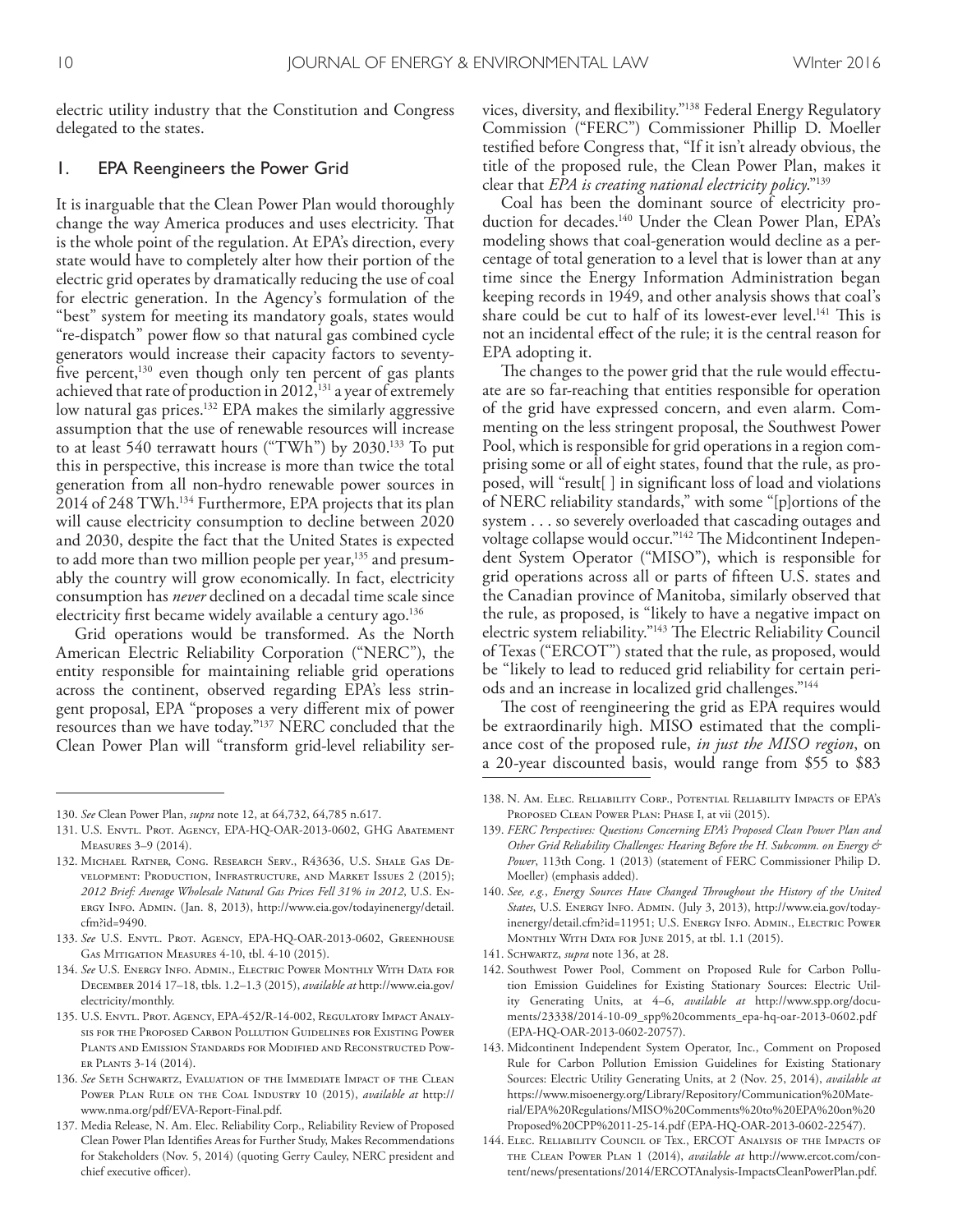billion, even without considering the signifcant amount of transmission and natural gas pipeline development that the rule will make necessary and the billions of dollars in stranded pollution-control investments that the rule will create. 145 Similarly, ERCOT has forecasted a twenty percent retail rate increase by 2020, also "without accounting for the costs of transmission upgrades, procurement of additional ancillary services, energy efficiency investments, capital costs of new capacity, and other costs associated with the retirement or decreased operation of coal-fred capacity in ERCOT."146 Private analysis frms analyzing the proposed rule found even higher costs. 147

Indeed, in its effort to transform the power grid in this fashion, EPA has transformed itself from an environmental regulator into an energy regulator. It is astonishing how many expert judgments EPA purports to make as to how the grid should be operated. EPA purports to know how much the country should rely on natural gas for electric generation, how much new renewable energy the country can be expected to produce, how much electricity consumers can be incented to save, and how the grid can be restructured and still run in a safe and reliable fashion. 148

But Congress did not even give FERC, the nation's electric regulator, authority to refashion the grid in this manner, much less EPA. There is no reason to suppose that Congress would have delegated to EPA the authority to make these types of energy policy judgments given that EPA, as an environmental regulator, does not have the expertise to make them. 149 As the Supreme Court recently said in *King* 

*v. Burwell*, 150 "[i]t is especially unlikely that Congress would have delegated" critical decision-making to an agency, "which has no expertise" in the matter."151 And as the Kansas Corporation Commission, a true electric regulator, has pointed out, the rule refects EPA's "understandable but serious lack of understanding of the electrical system, which is outside its area of expertise."152

## 2. The Clean Power Plan's Intrusion Into State Authority

An equally troubling aspect of the Clean Power Plan is EPA's seizure of authority that the Constitution and Congress vests in states. Under the Tenth Amendment, the federal government has only such powers as are enumerated in the Constitution; all other powers are reserved to the states. 153 As a result, states, not the federal government, are the repository of the general police power to protect the public. 154 Among the police powers of the state is the regulation of public utilities. 155

Of course, Congress has power under the Commerce Clause to regulate interstate commerce and did so regarding the interstate electric market frst in the Federal Water Power Act of 1920<sup>156</sup> and then in the Federal Power Act of 1935, as amended. 157 But while Congress gave the then-Federal Power Commission, now FERC, authority over interstate electric transactions, under the Federal Power Act this power "extend[s] only to those matters . . . not subject to regulation by the States."<sup>158</sup> Thus, FERC has jurisdiction over wholesale electric sales but lacks power to interfere with "state authority in such traditional areas as the authority over . . . administration of integrated resource planning and . . . utility generation and resource portfolios."159 As Congress divided state and federal power, "the States retain their traditional

- 154. *See, e.g.*, John E. Nowack & Ronald D. Rotunda, Constitutional Law 138 (7th ed. 2004).
- 155. Munn v. Illinois, 94 U.S. 113, 124–25 (1877); *see also* Richard J. Pierce, Jr. & Ernest Gellhorn, Regulated Industries in a Nutshell 78–83 (1999).
- 156. Federal Water Power Act, ch. 285, 41 Stat. 1063 (1920) (codifed as amended at 16 U.S.C. §§ 791–823d (2012)).
- 157. Federal Power Act, ch. 687, 49 Stat. 838 (1935) (codifed as amended at 16 U.S.C. §§ 791a–828c (2012)).
- 158. 16 U.S.C. § 824(a); *see also* New Eng. Power Generators Ass'n v. FERC, 757 F.3d 283, 290 (D.C. Cir. 2014).
- 159. New York v. FERC, 535 U.S. 1, 24 (2002) (citing FERC Order No. 888, FERC STATS. & REGS., REGULATIONS PREAMBLES 1991-1996 [ 31,782, n.544; Ameren Energy Mktg. Co., 96 FERC ¶ 61,306, at 62,189 (2002) ("[W]hether

<sup>145.</sup> MISO, Analysis of EPA's Proposal to Reduce  $\mathrm{CO}_2$  Emissions From Existing Electric Generating Units 12 (2014), *available at* https://www. misoenergy.org/Library/Repository/Communication%20Material/EPA%20 Regulations/AnalysisofEPAsProposaltoReduceCO2EmissionsfromExisting-ElectricGeneratingUnits.pdf.

<sup>146.</sup> Elec. Reliability Council of Tex., *supra* note 144.

<sup>147.</sup> Energy Ventures Analysis, Inc., a leading energy consulting frm for the utility, power transmission, natural gas, coal, and renewable energy industries, estimated that, for the ten-year period of 2020–2030, wholesale electricity costs will increase by \$274 billion, non-power natural gas costs will increase by \$80 billion, and additional capital costs for replacement power will be \$53 billion, not including costs associated with natural gas pipeline and electric transmission infrastructure that the rule will require. ENERGY VENTURES ANALYSIS, Inc., EPA Clean Power Plan: Costs and Impacts on U.S. Energy Mar-KETS 3 (2014) (independent evaluation commissioned by the National Mining Association), *available at* http://www.countoncoal.org/assets/Executive-Summary-EPA-Clean-Power-Plan-Costs-Impacts.pdf. The economic consulting and analysis frm, NERA, projected that the total cost of the EPA proposal to be \$366 billion to \$479 billion over a ffteen-year period, and that the proposal would cause double-digit electricity rate increases in forty-three states, again without considering pipeline and transmission infrastructure costs. NERA Economic Consulting, Potential Energy Impacts of the EPA Proposed Clean Power Plan 21 (2014), *available at* http://www.americaspower.org/ sites/default/fles/NERA\_CPP%20Report\_Final\_Oct%202014.pdf.

<sup>148.</sup> See, e.g., U.S. ENVTL. PROT. AGENCY, *supra* note 133; U.S. ENVTL. PROT. Agency, EPA-HQ-OAR-2013-0602, Incorporating RE and Demand-Side EE Impacts Into State Plan Demonstrations (2015); U.S. Envtl. Prot. Agency, Technical Support Document: Resource Adequacy and Reliability Analysis (2015), http://www2.epa.gov/cleanpowerplan/ clean-power-plan-fnal-rule-technical-documents.

<sup>149.</sup> *See* Adams Fruit Co., Inc. v. Barrett, 494 U.S. 638, 650 (1990) (quoting Fed. Mar. Comm'n v. Seatrain Lines, Inc., 411 U.S. 726, 745 (1973)) ("Although agency determinations within the scope of delegated authority are entitled to

deference, it is fundamental 'that an agency may not bootstrap itself into an area in which it has no jurisdiction.""); see also Office of Consumers' Counsel v. FERC, 655 F.2d 1132, 1141–42 (D.C. Cir. 1980) (stating that because agency interpretation was "virtually unprecedented" and no agency expertise is involved, "court has the preeminent responsibility to independently scrutinize and decide all jurisdictional issues").

<sup>150.</sup> King v. Burwell, 135 S. Ct. 2480 (2015).

<sup>151.</sup> *Id.* at 2483.

<sup>152.</sup> Kansas Corporation Commission, Comment on Proposed Rule for Carbon Pollution Emission Guidelines for Existing Stationary Sources: Electric Utility Generating Units, at 23 (Oct. 29, 2014), *available at* http:// www.kcc.state.ks.us/pi/KCC\_Comments\_on\_EPA\_Clean\_Power\_Plan.pdf (EPA-HQ-OAR-2013-0602).

<sup>153.</sup> U.S. Consr. amend. X.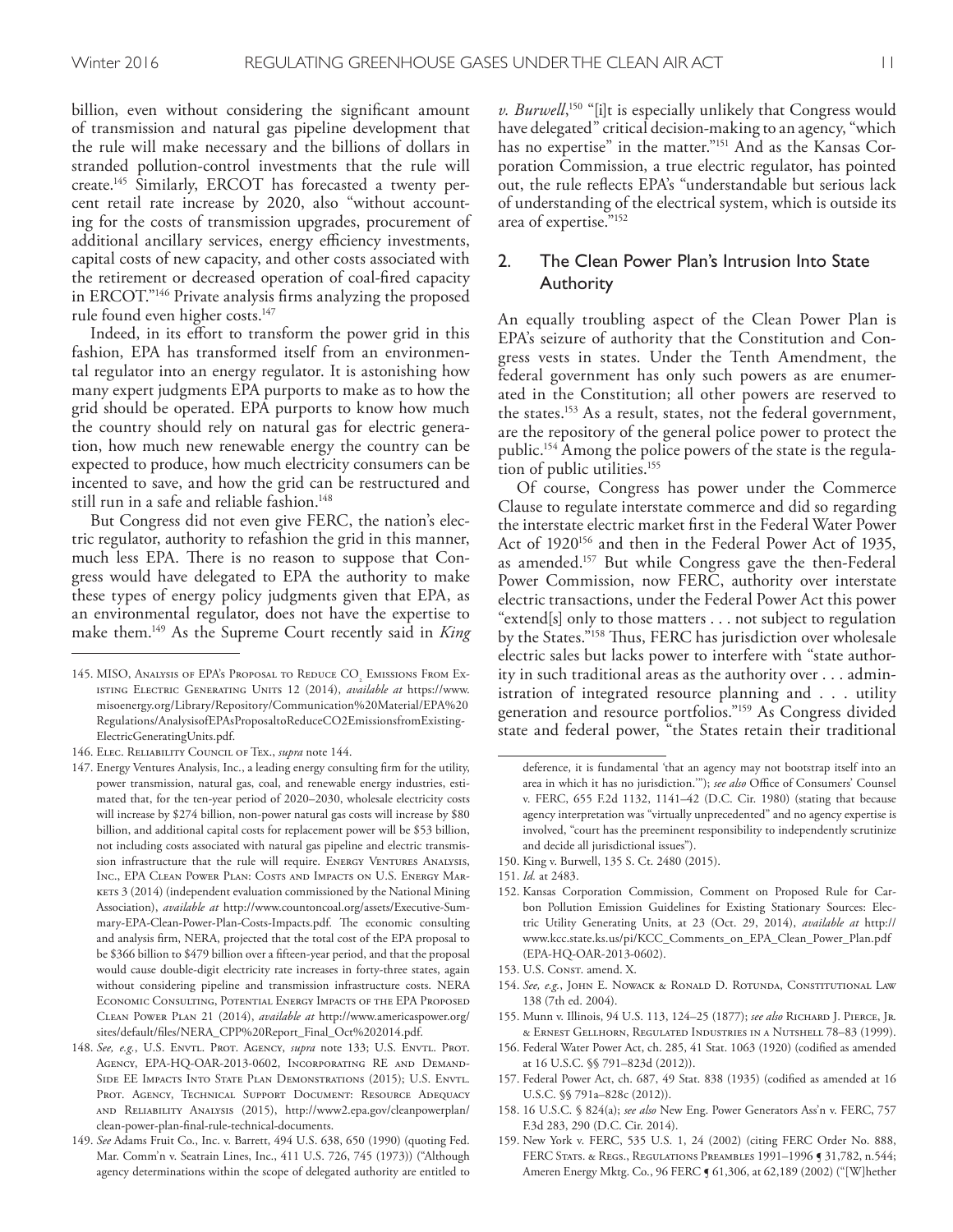responsibility in the feld of regulating electrical utilities for determining questions of need, reliability, cost, and other related concerns."160

When Congress explicitly reserves jurisdiction over a matter, "[t]hat places the matter off-limits to the FERC," which "has no business" attempting to regulate it.<sup>161</sup> Thus, for instance, while FERC may establish policies to encourage the development of new electric capacity, it may not mandate the type of resources that states may develop in response. 162 States thus have plenary authority to shape their electric generation portfolios, including "the right to forbid new entrants from providing new capacity, to require retirement of existing generators, to limit new construction to more expensive, environmentally-friendly units, or to take any other action in their role as regulators of generation facilities without direct interference from [FERC]."163

Thus, the dividing line between state and federal authority in regulating electricity has always been considered a "bright" one,<sup>164</sup> with authority over electric generation planning and development falling comfortably on the state side of the line. States have traditionally exercised their plenary power in this area through public service commissions. 165 Most state commissions superintend electric utility generation resource planning by requiring utilities to fle Integrated Resource Plans ("IRPs").<sup>166</sup> The purpose of an IRP is to enable utilities, through a public process, to develop long-term plans for matching electric demand with a portfolio of supply and demand-side resources that the state commission determines are compatible with the public interest.<sup>167</sup> The IRP planning process can vary from state to state, as can the results of that process, depending on the specifc circumstances of each state and the relative weight individual state commissions assign to the relevant public policy factors. 168

The Clean Power Plan, however, impinges on this wellestablished and longstanding state police power over electric generation planning and development. Indeed, EPA's proposal seeks to displace state planning authority almost entirely by establishing mandatory state goals based on EPA's own version of how a state IRP should look. As discussed above, EPA has developed what it considers to be the "best" electric utility system comprised of what EPA thinks is the best electric

167. *Id.*

168. *Id.*

resource mix for the states.<sup>169</sup> This is no different than an IRP. While EPA claims that states have "fexibility" to tailor individual state plans to individual state needs, EPA retains authority to reject the state plan if the Agency adjudges it insufficient to meet EPA's requirements.<sup>170</sup> Hence, at the very least, EPA becomes the ultimate arbiter of each state's resource mix. Again, however, not even FERC, much less EPA, has the authority to dictate resource outcomes to the states. As the Kansas Corporation Commission aptly put it:

Of particular concern is the extent of the EPA's proposed regulatory reach into Kansas' mix of energy resources. The KCC-regulated electric utilities in Kansas are vertically integrated investor-owned public utilities subject to traditional rate of return economic regulation under which the KCC carefully balances the interests of the public utility against those of the public the utility serves. In its proposed Clean Power Plan, the EPA has inserted itself into a regulatory feld occupied by the states for decades in which the states have proven expertise in public utility ratemaking and in understanding the complexity of the electric grid and electric reliability. The proposed rule will disrupt the carefully balanced, cost-efective delivery of electricity in Kansas and will lead to detrimental economic efects, both within the Kansas economy and with the states with which Kansas does business. 171

In sum, as FERC Commissioner Tony Clark stated:

More than any regulation I have seen during the time that I have been involved in the energy sector, *this EPA proposed rule has the potential to comprehensively reorder the jurisdictional relationship between the federal government and states as it relates to the regulation of public utilities and energy development.*<sup>172</sup>

Or, as noted constitutional scholar Lawrence Tribe has written, "EPA's proposal impermissibly trenches on state authority over intrastate energy regulation in a way that is unprecedented under the CAA and raises serious constitutional questions under the Tenth Amendment and long-settled principles of federalism."173

a purchaser has prudently chosen from among available supply options . . . is generally a question that the state commissions address.")).

<sup>160.</sup> Pac. Gas & Elec. Co. v. State Energy Res. Conservation & Dev. Comm'n, 461 U.S. 190, 205 (1983).

<sup>161.</sup> Altamont Gas Transmission Co. v. FERC, 92 F.3d 1239, 1248 (D.C. Cir. 1996).

<sup>162.</sup> Me. Pub. Utils. Comm'n v. FERC, 520 F.3d 464, 479 (D.C. Cir. 2008).

<sup>163.</sup> Conn. Dep't Pub. Util. Control v. FERC, 569 F.3d 477, 481 (D.C. Cir. 2009).

<sup>164.</sup> Fed. Power Comm'n v. S. Cal. Edison Co., 376 U.S. 205, 215–16 (1964).

<sup>165.</sup> *See Regulatory Commissions*, Nat'l Ass'n Reg. Commissioners, http://www. naruc.org/Commissions/CommissionsList.cfm (last visited Oct. 24, 2015) (listing commissions for all ffty states).

<sup>166.</sup> *See* Rachel Wilson & Bruce Biewald, Synapse Energy Econ. Inc., Best Practices in Electric Utility Integrated Resource Planning: Examples of State Regulations and Recent Utility Plans (2013), *available at* http://www.raponline.org/document/download/id/6608 (report created for the Regulatory Assistance Project).

<sup>169.</sup> *See* discussion *supra* Part III.B.

<sup>170.</sup> 42 U.S.C. § 7411(d)(2) (2012).

<sup>171.</sup> Kansas Corporation Commission, Letter Attached to Comment on Proposed Rule for Carbon Pollution Emission Guidelines for Existing Stationary Sources: Electric Utility Generating Units (Oct. 29, 2014), *available at* http://www. kcc.state.ks.us/pi/KCC\_Comments\_on\_EPA\_Clean\_Power\_Plan.pdf.

<sup>172.</sup> *FERC Perspectives: Questions Concerning EPA's Proposed Clean Power Plan and Other Grid Reliability Challenges: Hearing Before the Subcomm. on Energy & Power of the H. Comm. on Energy & Commerce*, 113th Cong. (2014) (statement of FERC Commissioner Tony Clark) (emphasis added).

<sup>173.</sup> *EPA's Proposed 111(d) Rule for Existing Power Plant: Legal and Cost Issues: Hearing Before the Subcomm. on Energy & Power of the H. Comm. on Energy & Commerce*, 114th Cong. (2015) (statement of Lawrence H. Tribe, Professor, Harvard Law School).